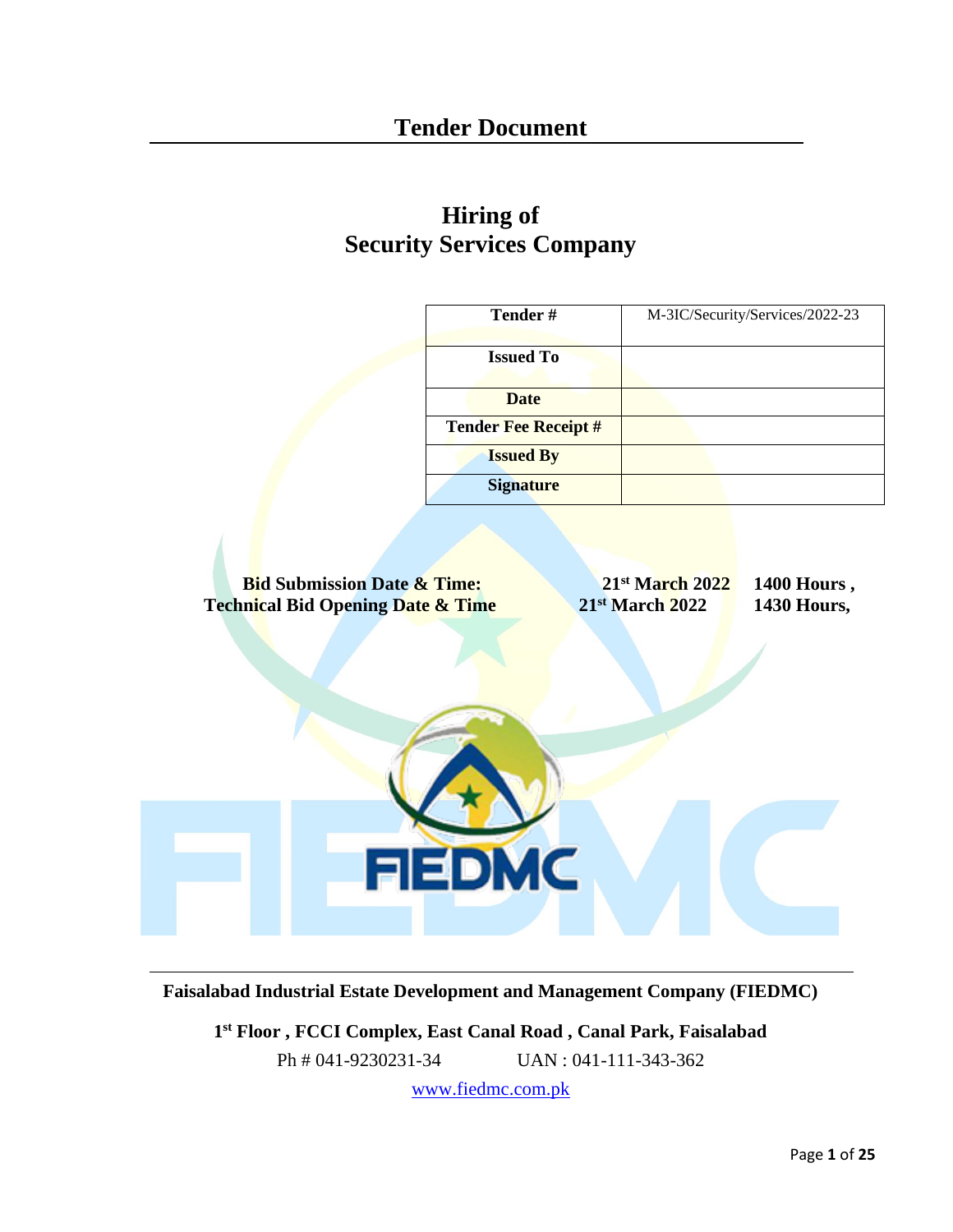### **Important Note:**

The FIEDMC has prepared this Bidding Document from experienced security companies for provision of armed Security Guards, retired from Armed Forces i.e military/police , verified from NADRA and professionally competent to discharge security duties, at Allama Iqbal Industrial City ,M-3 Industrial City, Value Addition City and FIEDMC Head Office. Firms should be Sales Tax Registered and have valid licensing to operating in all Provinces of Pakistan. This bidding document does not claim to contain all the information related to the project. However, maximum efforts have been made to incorporate available information relevant to the proposed transaction.

All Specialized Security Services Provider firms/ companies complying with criteria given in this document are eligible for this bid, hereafter referred to as Bidders.

Prospective bidders must ensure submission of all required documents indicated in this tender document. Bids received without, undertakings, valid documentary evidence, supporting documents and various requirement mentioned in the tender document or test certificates will be rejected at the initial stage. The data sheets, valid documentary evidences for the critical components as detailed hereinafter should be submitted by the bidders for scrutiny. It is intimated that no objection/revisions/supplements shall be entertained regarding the terms and conditions of the Bidding Document submitted by the bidder.

The Specialized firms/ companies will be selected according to the criteria specified in this document.

### **Applicability of Punjab Procurement Rules, 2014**

This Bidding Process will be governed under Punjab Procurement Rules, 2014, as amended from time to time and instructions of the Government of the Punjab received during the completion of the project.

#### **1. Invitation to Bid**

### **1.1 PPRA Rules to be followed**

The procurement shall be completed in accordance with Punjab procurement rules 38.2.a, on single stage - TWO envelop procedure (the bid shall be single package consisting of two separate envelops, containing, separately the financial and technical proposal). The envelops shall be marked as "Financial Proposal" and "Technical Proposal".

### **2. Bidding Details (Instructions to Bidders)**

All bids must be accompanied by **Bid Security (Earnest Money),** as part of Technical bid in favor of "**FIEDMC".** The complete bids as per required under this tender document, must be delivered to the FIEDMC OFFICE as mentioned above .In case the last date of bid submission falls in / within the official holidays, the last date for submission of the bids shall be the next working day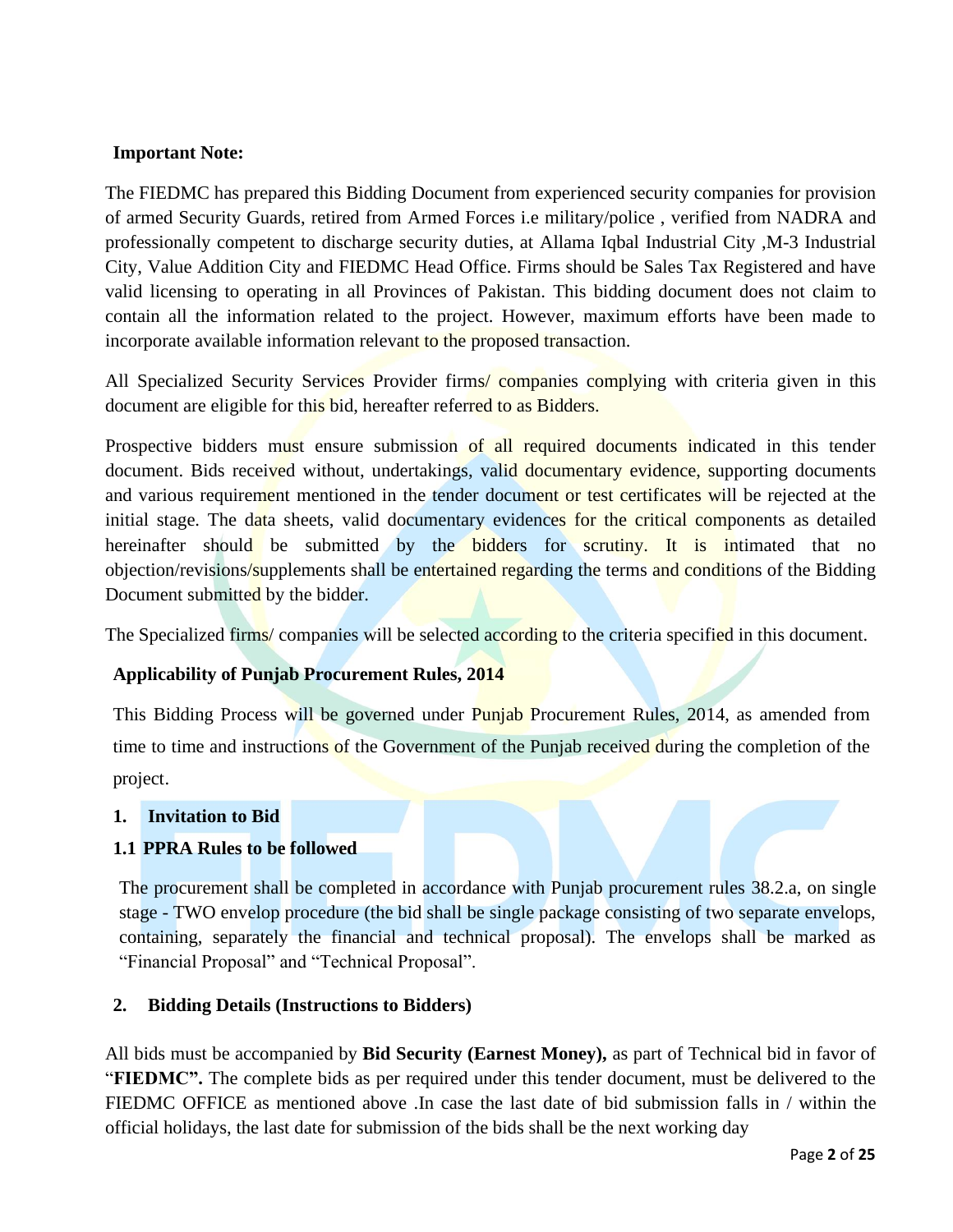Queries of the Bidders (if any) for seeking clarifications regarding the specifications of the work must be received in writing to the FIEDMC before 5 days of closing date. Last date for issuance of tender will be 02 days before submission date .no tender document will be issued after that. Any query received after said date may not be entertained. All queries shall be responded to within due time. FIEDMC may host a Q&A session, if required, at FIEDMC premises. All Bidders shall be informed of the date and time in advance.

The bidder shall submit bids which comply with the Bidding Document. Alternative bids shall not be considered. It will be the responsibility of the Bidder that all factors have been investigated and considered while submitting the Bid and no claim whatsoever including those of financial adjustments to the works/supplies/services awarded under this Bid Process will be entertained by the FIEDMC. Neither any time schedule, nor financial adjustments arising thereof shall be permitted on account of failure by the Bidder.

The Bidder shall be deemed to have satisfied itself fully before Bid as to the correctness and sufficiency of its Bids for the supplies/works and price/cost quoted in the Bid to cover all obligations under this Bid Process.

It must be clearly understood that the Terms and Conditions and Specifications are intended to be strictly enforced. No escalation of cost except arising from increase in number of guards by the Bidder on the demand and approval of the FIEDMC will be permitted.

The Bidder should be fully and completely responsible for all the deliveries and deliverables to the FIEDMC office.

Bidders are also required to state, in their proposals, the name, title, contact number (landline, mobile), fax number and e-mail address of the bidder's authorized representative through whom all communications shall be directed until the process has been completed or terminated.

The FIEDMC will not be responsible for any costs or expenses incurred by bidders in connection with the preparation or delivery of bids.

Failure to supply required items/services within the specified time period will invoke penalty as specified in this document.

### **TERMS AND CONDITIONS OF THE TENDER**

#### **3 Tender Scope**

FIEDMC intends to invite quotations from well reputed at least 10 year experienced security company for provision of armed Security Supervisor/Guards, retired from armed forces , verified from NADRA and professionally competent to discharge security duties, at following premises of FIEDMC.

#### **3.1 Premises of FIEDMC:**

| Sr | <b>Premises</b>              | <b>Address</b>                                         |  |  |  |
|----|------------------------------|--------------------------------------------------------|--|--|--|
|    |                              |                                                        |  |  |  |
|    | Value Addition City          | Value Addition City, Khurrianwala Faisalabad           |  |  |  |
|    | M-3 Industrial City          | M3-IC, M-4 Motorway Sahianwala Interchange, Faisalabad |  |  |  |
|    | Allama Iqbal Industrial City | AIIC, M-3 Motorway Sahianwala Interchange, Faisalabad  |  |  |  |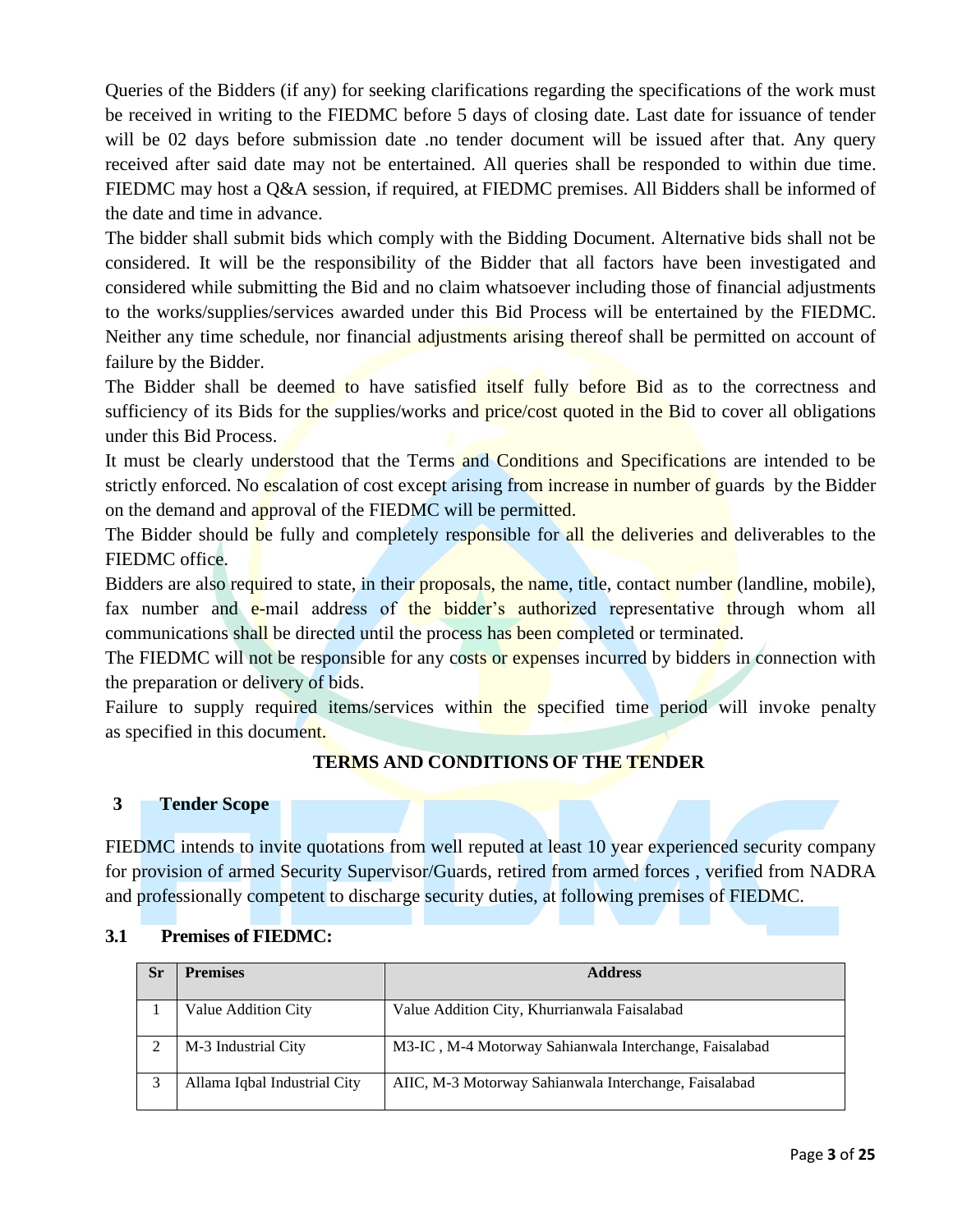| <b>FIEDMC Office</b>     | 1st Floor, FCCI Complex, East Canal Road, Canal Park, Faisalabad |
|--------------------------|------------------------------------------------------------------|
| <b>FIEDMC</b> Storehouse | House #3, Raza town Faisalabad                                   |

### **3.2 Services to be provided:**

The Security Company shall provide quotations for provision of security services through armed security guards along with security plan in order to protect the personnel, assets and premises of the FIEDMC as per tender documents.

# **4. Scope of Work**

- 4.1) The Security Company shall provide security services 24/7, in 3 shifts.
- 4.2) Total Number of Security Guards required are 150 (may vary from time to time as per requirements) to perform duty/responsibilities as assigned by the FIEDMC.
- 4.3) Security supervisor/guards shall have three **shifts of 8 hours each**.
- **4.4) Chief Security Supervisor must be Retired Lt Col/Maj or equivalent and Security Supervisor must be Ex-JCO's or equivalent.**
- 4.5) The Supervisors/Guards shall be properly trained, equipped with modern arms and licensed, in accordance with local law, to perform security services, including but not limited to, the carrying of firearms. The appropriate license and renewal of license shall be sole responsibility of Security Service Company.
- 4.6) All personnel's shall be uniformed and wear appropriate identification badges.
- 4.7) It is expected that the security supervisor will serve at reception/entry point, thus being able to properly register the visitors. The security guard to be appointed at the Head Office should have qualification of minimum of FA or BA to maintain register and/or receive documents on behalf of the FIEDMC.
- 4.8) The security guards provided should be between the age of 30 and 55 years
- 4.9) The security guards provided should be medically fit.
- 4.10) The security guards provided should be at least 5 feet 8 inches tall
- 4.11) 100 percent of the guards provided must be from Armed Forces/Police .
- 4.12) Every shift should have two guard with first aid training
- 4.13) Guards deployed at FIEDMC Premises should have at least primary education
- 4.14) The following equipment is to be provided by the Security Company as per need Basis:
	- **First Aid Kits**
	- **Torches**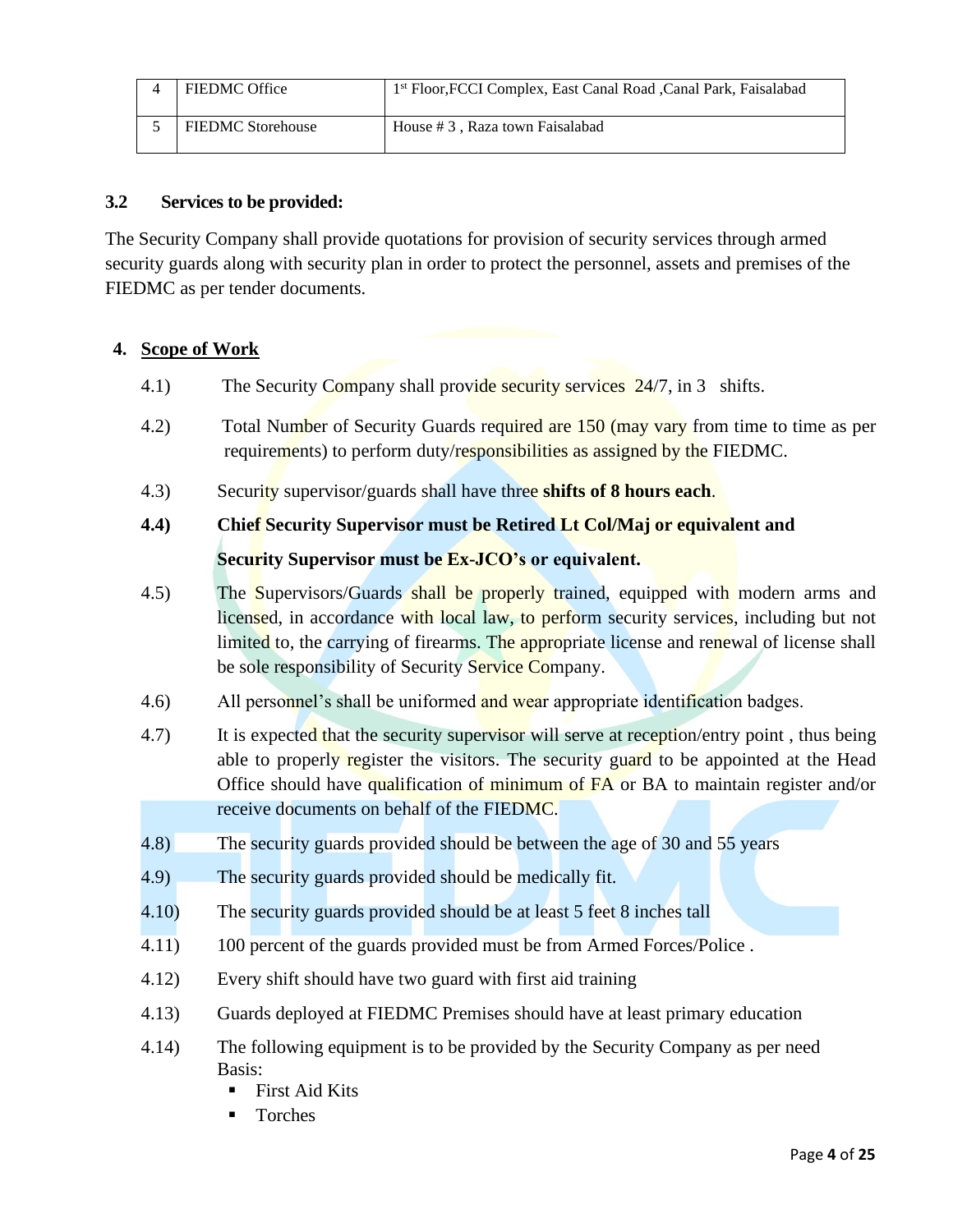- 4.15) Any other type of equipment relevant to security of the premises**.**
- 4.16) All guards will be interviewed by the FIEDMC team before deployment**.**
- 4.17) One guard will be allowed one shift of eight hours (08) in a day. The FIEDMC shall maintain a record of attendance and deployment of minimum of 8 hours per shift is necessary.
- 4.18) Any guard to be terminated by the Security Company should be brought into the knowledge of FIEDMC Management, and the termination will be finalized with consent of FIEDMC Management.
- 4.19) The FIEDMC reserves the right to inspect and check weapons along with ammunition and license as deem necessary. The weapons provided to the guards will be inspected randomly by the FIEDMC management. 2 days salary will be deducted if a guard is found with Old/Rusty/nonfunctional weapons and ammunition. Upon discovery of such weapons/ ammunition FIEDMC will inform the security company, and the security company will be bound to change/replace the weapon and ammunition maximum in three (3) hours. The security company will be liable to 2% deduction in that month's total invoiced amount if weapons/ammunition is not replaced within the timeframe mentioned above.
- 4.20) FIEDMC management may amend and/or re-designate the security guard at its own discretion.
- 4.21) The FIEDMC management reserves the right to terminate the contract if unsatisfactory services are provided for two consecutive months.
- 4.22) One day salary will be deducted if a guard is found in violation of the dress code (Salary means the 1 month's amount paid to 1 security guard, as paid by FIEDMC).
- 4.23) The weapons provided to the guards will be inspected randomly by the FIEDMC management. 2 days salary will be deducted if a guard is found with Old/Rusty/nonfunctional weapons and ammunition. Upon discovery of such weapons/ ammunition FIEDMC will inform the security company, and the security company will be bound to change/replace the weapon and ammunition maximum in three (3) hours. The security company will be liable to 2% deduction in that month's total invoiced amount if weapons/ammunition is not replaced within the timeframe mentioned above.
- 4.24) Two days salary will be deducted if a guard is found sleeping on the duty or found missing from his/her duty position without replacement or intimation to the FIEDMC staff.
- 4.25) If a guard reports to duty fifteen (15) minutes late with respect to the start of the shift time without informing the FIEDMC team, the guard will be marked absent for that day and the salary for that day will be deducted.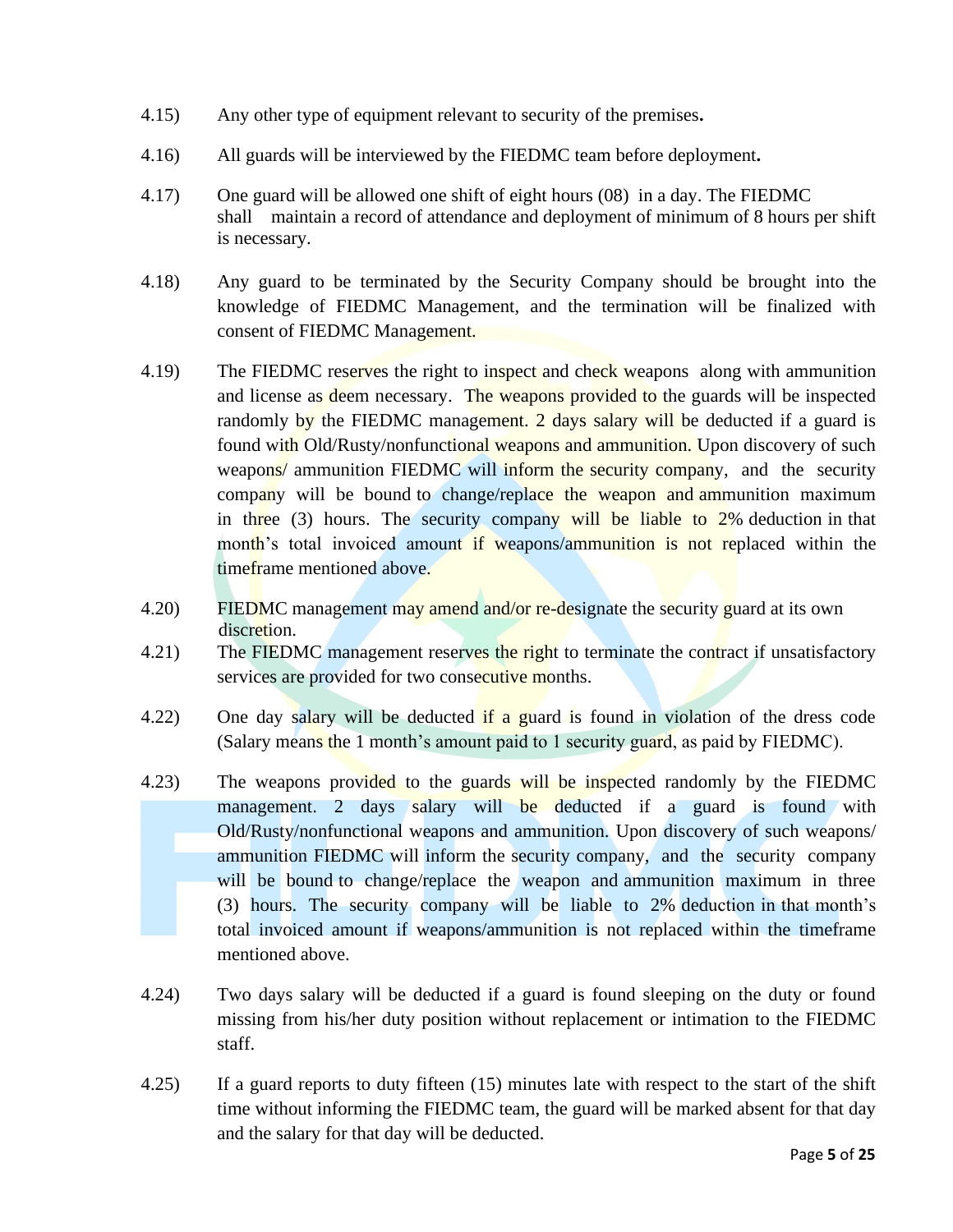- 4.26) Security Company will provide the following documents in original for the first time for our perusal, and later original documents will be returned; only the photocopies of those documents will be kept for our record.
	- Valid computerized ID Card
	- Police/special/Security branch's clearance certificate
	- Discharge certificate, Pension book or service book whatever applicable to the individual.
- 4.27) Security Company will pay the salaries to all Security guards and supervisors before 10th of each calendar month, in any circumstances.
- 4.28) Security company shall follow all applicable labor laws of Govt of Punjab.
- 4.29) Security Company will pay salaries to their guards keeping in view the minimum wages (as per latest notification at the time of disbursement) ordered by the Supreme Court and the Government of Punjab. Security Company shall be solely responsible for the implementation of the applicable laws of Pakistan along with notifications of Government Authorities (Government of Punjab) from time to time.
- 4.30) In case of replacement/change of a security guard, every new incoming individual will be in possession of his original above mentioned documents prior to commencement of his duty. In case of failure, company will be liable to penalty equivalent to 1 guard's 02 days salary.
- 4.31) In case the security company provided any fake/forged or spurious document/information, they will be liable to two months total salary and a warning. On 3rd warning, the contract will be considered null and void.
- 4.32) The Security company shall be responsible for furnishing all security personnel with ammunitions, uniforms, flashlights, batteries, cellular phones / communication devices, chargers, metal detectors and other related equipment.
- 4.33) In case a theft incidence occurs in the FIEDMC premises/projects due to gross negligence or unsatisfactory performance of the security company, the client reserves the right to withhold performance security or recover the loss sustained by the client from the invoice of service provider or do both.
- 4.34) In case of leave, absent etc. Security Company is responsible to provide replacement immediately. Not doing this, Security Company will be charged five (5) days salary penalty.
- 4.35) The Security Company shall nominate a focal person (manager or head supervisor), to engage regularly with the administration. The Security Company shall ensure 24/7 availability of such focal person. The administration will engage this focal person to resolve day-to-day queries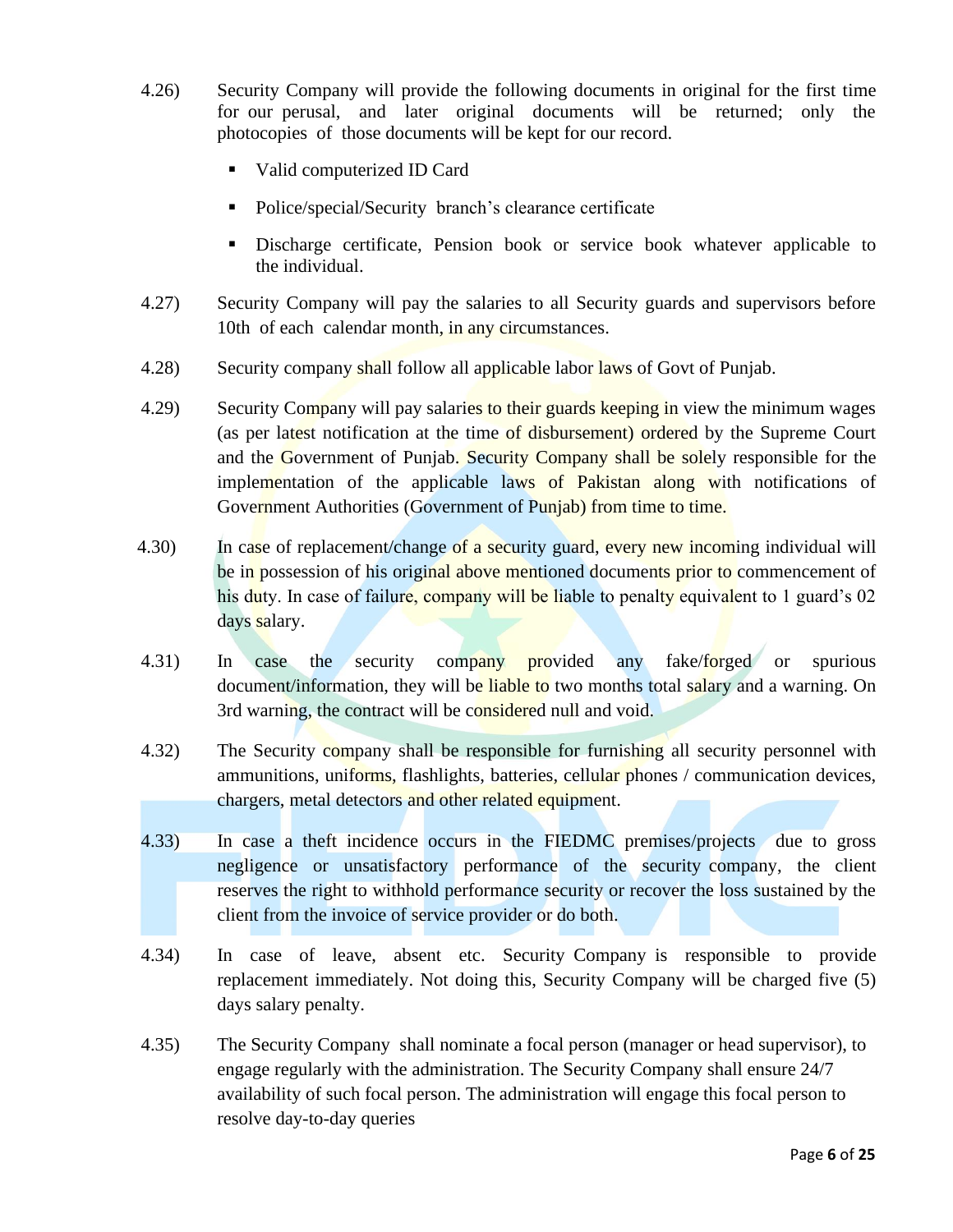- 4.36) In case any public complaint is received attributable to misconduct/misbehavior of Security Company's personnel & is assessed as true by FIEDMC administration, a penalty up to PKR 10,000/- (depending on the severity of the incidence) for each such incident shall be levied which shall be deducted from Security Company's bill. Besides the Security Guard found involved in the incident shall be removed from the FIEDMC Premises immediately.
- 4.37) In case the Security Company fails to commence/execute the work as stipulated in the agreement or does not meet the statutory requirements of the contract, Client reserves the right to impose the penalty of 01% of annual cost of contract/agreement per week, up to two weeks' delay. After Two weeks delay the client reserves the right to cancel the whole contract or part thereof and withhold the performance guarantee.
- 4.38) If a guard is found misbehaving with the FIEDMC staff, other guards, or anyone else in the above mentioned premises, the guard will be terminated from duty immediately, and a warning will be issued to the Security Company. Upon receiving 2nd warning for such offense,5% of one month's bill will be deducted. The Security Company will immediately provide a replacement for the terminated guard.
- **4.39)** The Security Company shall implement the bylaws/SOP of FIEDMC at sites .no construction material shall be dumped on roads by any contractor. All guards shall strictly implement the SOP of material dumping at site . 01 day salary will be deducted if a duty guard is found with negligence.
- **4.40)** The Security company shall Liaison with the Law Enforcing agencies and Govt departments in order to maintain law  $\&$  order situation and ensuring risk free environment for the development  $\&$  growth of industry/economy.
- 4.41) The Security Company shall arrange Protocol Duties including local and foreign delegations, visits of various Federal & Provincial Ministers as per Govt SOPs.
- 4.42) The Security Company shall perform the anti-encroachment operations along with Law Enforcement Companies and shall maintain/retain the possession of land as handed over .
- 4.43) The Security Company shall be responsible to clear the land/plots from all incumbrance as assigned by FIDDMC.
- 4.44) Each guard shall be enrolled on biometric machine's installed in FIEDMC premises .
- 4.45) The Security Company shall provide following weapons
	- Automatic/Semi Automatic 222/223, rifles guns and 9 mm /30 bore pistols to all supervisor/guards .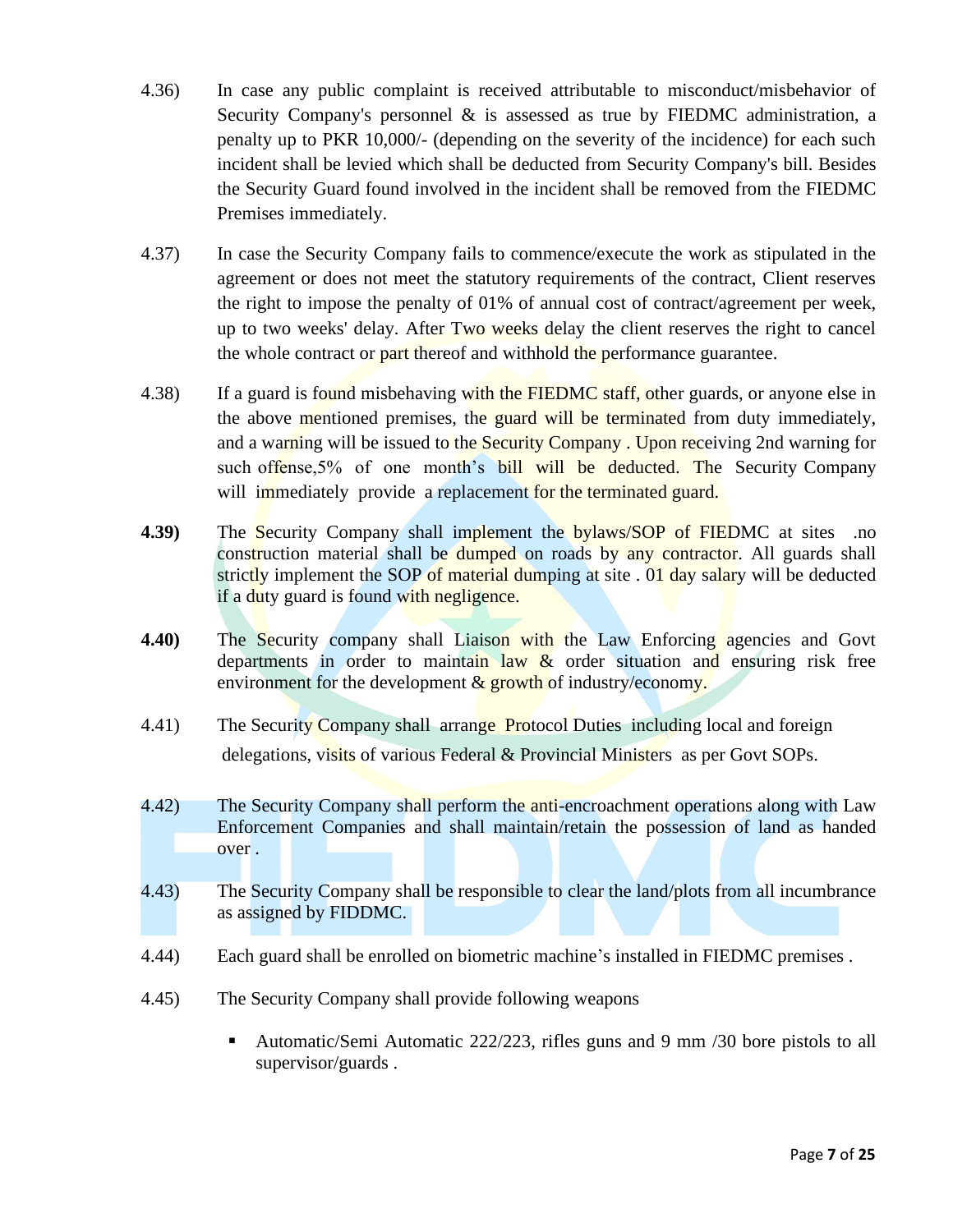# **5. Dress Code / Conduct for Security Guard**

- a. Security Company shall provide the Uniforms to their staff as per the climatic conditions.
- b. The Security Supervisors / Guards should be wearing company designed uniform at all the time.
- c. Security label cards will be returned to the person in-charge after shift hours.
- d. Designated guards will be carrying weapon and ammunition at all time.
- e. All guards will carry their personal identification with them at all time.
- f. In case of any emergency/happening will report to concerned official at priority

### **6. Job Description**

- **a.** The security service shall include control of entries and exits, body search and ID card Check/verification of the incoming people other than the staff working at entire premises of FIEDMC. Description of the premises and responsibilities of the Security supervisor/guards is as follows:
- 1. Main Entrance/Exit Door: This is the entrance/exit where people enter and exit and visitors are searched and ID cards checked.
- 2. Watch and Control Duty: This is the security service including watch and ward at the place of assignment and control duty to prevent any anomaly.
- 3. Reception Duty: Assisting visitors upon their arrival at the FIEDMC premises in an effective, kind and professional manner and registering their names and directing them to the relevant personnel/industry.
- **b.** Security supervisor/guards shall perform their duties at the premises of FIEDMC as instructed by the management.
- **c.** All visitors coming to the premises, irrespective of their identity, be visually searched thoroughly without letting him/her notice it, as if he/she were a suspect.
- **d.** Security supervisors/guards shall be provided with the list of names of the staff and their car registration numbers so that they can control the entries to the premises.
- **e.** Security guards shall not be overly familiar, and act in an informal way with the staff and visitors for any reason whatsoever.
- **f.** Security guards shall in no case allow entry into the premises of such persons as salesmen, beggars, peddlers, etc.
- **g.** In case of emergency (fire, theft, sabotage, attack, bombing alert, etc.), Security supervisor shall first attend the case, ensure maintenance of proof and evidence of crime, and shall immediately notify the Management of FIEDMC and Police department.
- **h.** The personnel's shall always establish coordination and receive work-related instructions, if any, from the administration and shall accommodate the instructions so given and shall inform administration of any issues that may go beyond their power.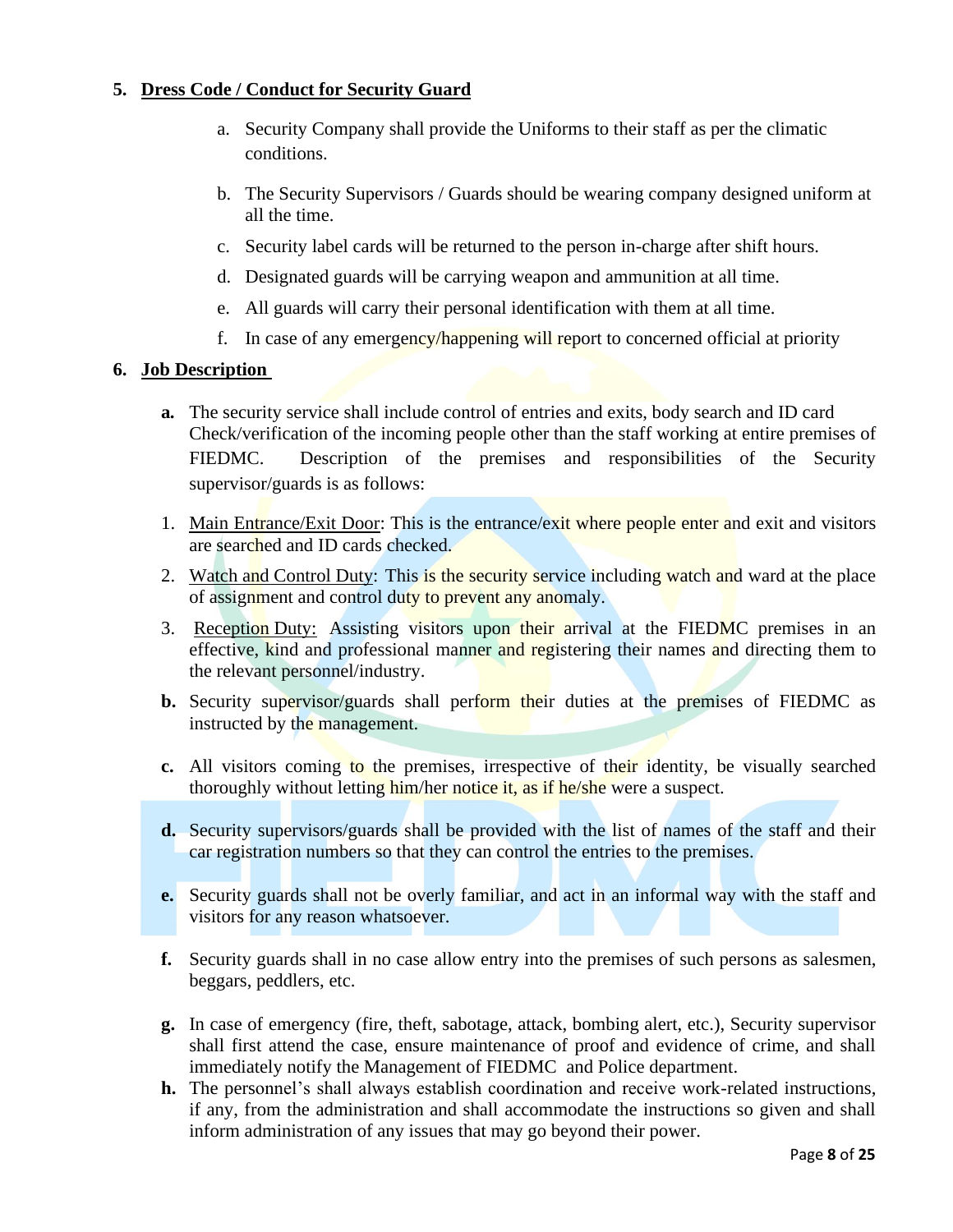**i.** It is expected to have quick support to FIECMC from the security company on whenneeded emergency basis.

#### **6.1 Personnel:**

- a) The Company shall be fully responsible for all work and services performed by its security supervisor/guards, and shall for this purpose employ qualified, competent and well-trained guards to perform the services under the Contract.
- b) The Company shall take all reasonable measures to ensure that the Company's personnel conform to the highest standards of moral and ethical conduct. FIEDMC office may, at any time, request in writing the withdrawal or replacement of any personnel of the Company assigned to perform work or services under the Contract. The Company shall, at its own cost and expense, withdraw or replace such personnel forthwith.
- c) FIEDMC shall not be liable for any action, omission, negligence or misconduct of the Security Company's employees, agents, servants, or sub-company nor for any insurance coverage which may be necessary or desirable for the purpose of security services, nor for any costs, expenses or claims associated with any illness, injury, death or disability of the Security Company's employees, agents, servants, or sub-company performing work or services.

# **7. Tender Eligibility/Qualification Criteria**

Eligible Bidder/Security Company is a Bidder/Security Company who:

- 7.1 has a registered/incorporated company/firm in Pakistan;
- 7.2 has valid Registration taxes & National Tax Number (NTN);
- 7.3 has valid Security and Exchange Commission of Pakistan (SECP) Registration;
- 7.4 has been established for at least Ten (10) years with proven experience in conducting/carrying out the similar services mentioned in this tender document.
- 7.5 has the required relevant qualified personnel and enough strength to fulfill the requirements of assignment.
- 7.6 have working experience on similar projects with public sector companies within last 05 years.
- 7.7 has not been blacklisted by any public or private sector organization and provided satisfactory services through contracts (Submission of undertaking on legal stamp paper is mandatory).
- 7.8 Audited Financial Statements of last five (05) year;
- 7.9 Must be registered with Tax Authorities of Pakistan;
- 7.10 Comply with complete clause # 3 to 6;
- 7.11 Verifiable proof for all the above shall be mandatory. Non-submission may cause disqualification of the bidder for any further process.

### **8. Tender Cost**

The Security Company shall bear all costs / expenses associated with the preparation and submission of the Tender(s) and the FIEDMC shall in no case be responsible / liable for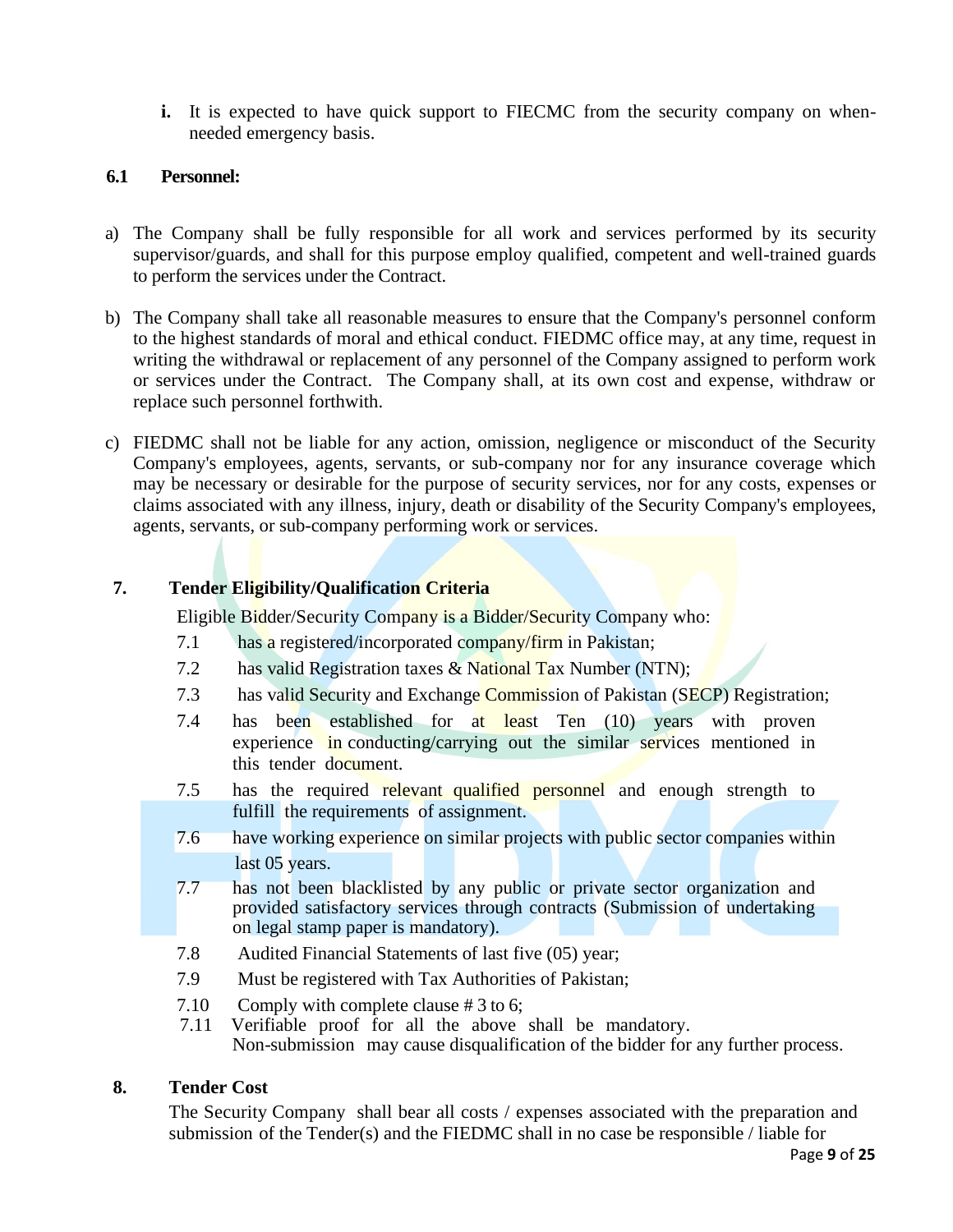those costs / expenses.

#### **9. Joint Venture / Consortium**

Joint venture / Consortium are not eligible for this tender.

#### **10. Amendment of the Tender Document**

- 10.1 The FIEDMC may, at any time prior to the deadline for submission of the Tender, at its own initiative or in response to a clarification requested by the Bidder(s), amend the Tender Document, on any account, for any reason. All amendment(s) shall be part of the Tender Document and binding on the Bidder(s).
- 10.2 The FIEDMC shall notify the amendment(s) in writing to the prospective Security Company as Per Punjab Procurement Rules, 2014.
- 10.3 The FIEDMC may, at its exclusive discretion, amend the Tender Document to extend the deadline for the submission of the Tender as per Rule of Punjab Procurement Rules, 2014.

#### **11 . Preparation / Submission of Tender**

11.1 The Tender shall be in two parts i.e. **the Technical proposal and the Financial proposal**.

- 11.2 Technical Proposal shall comprise the following, **without quoting the price**:
	- a. Organization Structure, Memorandum and Article of Association and the date of the establishment of the firm, etc.
	- b. Affidavit and Undertaking (All terms & conditions and qualifications listed anywhere in the tender document have been satisfactorily vetted).
	- c. Undertaking on stamp paper for minimum wages, EOBI, Social Security and other benefits as per labour law of Punjab.
	- d. Survey/visit report of FIEDMC Premises.
	- e. has valid Registration of Punjab Sales Tax (PST) & National Tax Number (NTN);
	- f. Undertaking (All terms  $\&$  conditions and qualifications listed anywhere in this tender document have been satisfactorily vetted).
	- g. Authorized Certificate / document of Company registrations with SECP, Home Department, Ministry of Interior, Govt of Pakistan.
	- h. Company has offices in major cities of Pakistan.
	- i. Valid License for operating company in the Pakistan (Federal/ Punjab Province).
	- j. Total number and type of weapons .i.e. automatic/semi automatic 223/222 bore, rifle and 9 MM/30 bore with valid license.
	- k. Affidavit of the firm regarding non-involvement in the litigation/arbitration and not being blacklisted from any Government department/organization.
	- l. List of major international & national clients.
	- m. Details of similar type of projects executed by Security Company during last 10 years.
	- n. Bid Security **(Earnest Money)** attached with technical bid.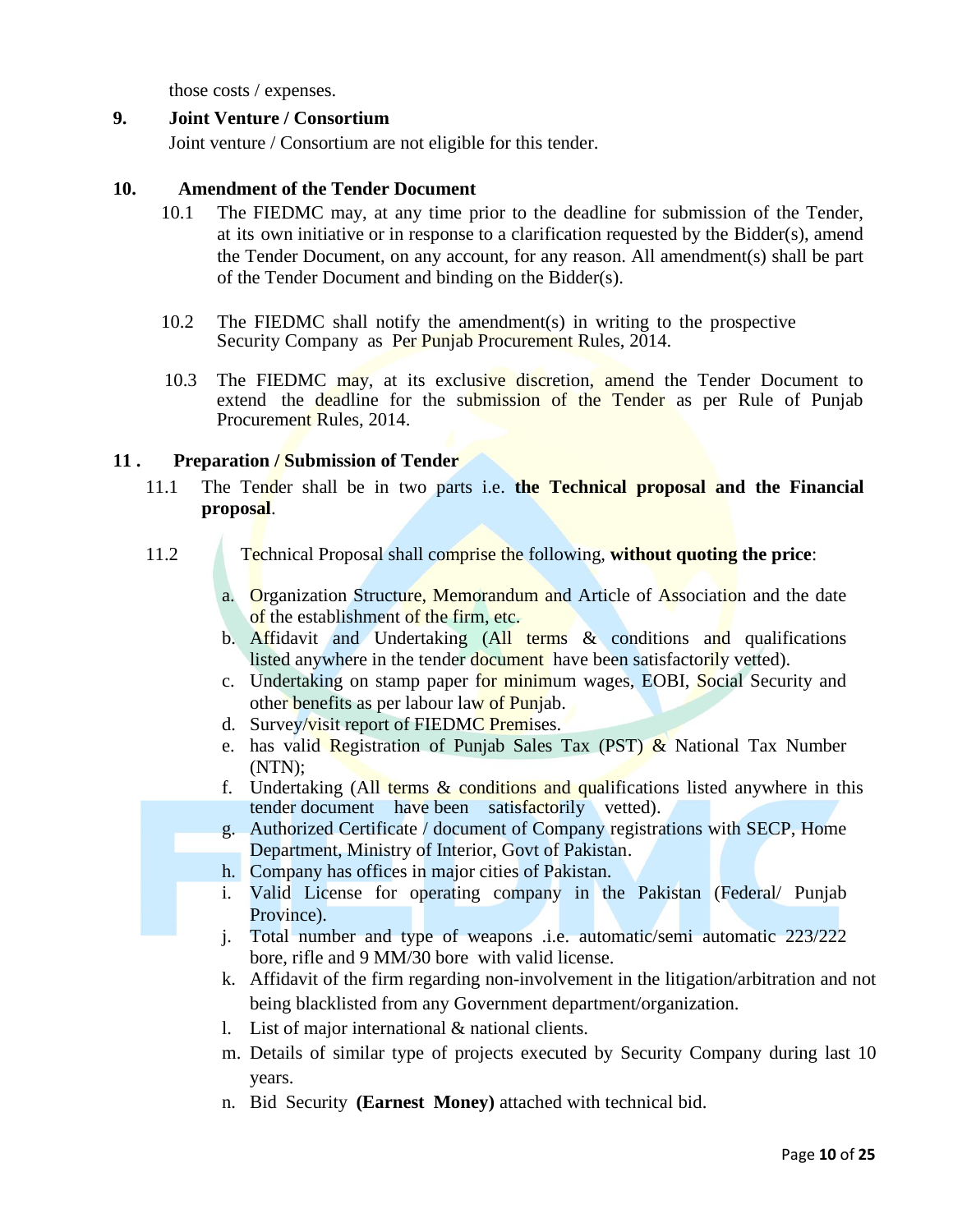- 11.3 The Financial Proposal shall comprise the following:
	- a. Financial Evaluation Form (**Annexure-A**)
- 11.4 The Security Company s h a l l seal the Original Technical Proposal in an envelope duly marked as under:

**Original Technical Tender for Tender Name. [Name of Tender] [Name of the Security Company ] [Address of the Security Company ] [Phone No. of the Security Company ]**

- 11.5 The Security Company shall follow the same process for the Original Financial Tender.
- 11.6 This is made obligatory to affix authorized signatures with official seal on all original and duplicate (copies) documents, annexures, copies, certificates, brochures, literature, drawings, letters, forms and all relevant documents as part of the bids submitted by the tenderer. Noncompliance with the same will cause the rejection of bid at the time of opening.

#### **12. Tender Price**

- 12.1 The quoted price shall be:
	- 12.1.1 best / final / fixed i.e. not subject to variation / escalation;
	- 12.1.2 Amount in Words & Figures and must be in Pak Rupees only;
	- 12.1.3 inclusive of all taxes, duties, levies, insurance, freight, etc.
- 12.2 Where no prices are entered against any Service/item, the price of that service/item shall be deemed be free of charge, and no separate payment shall be made for that Service(s)/item(s).

#### **13. Bid Security (Earnest Money)**

- 13.1 The Security Company shall furnish the Bid Security (Earnest Money) with technical proposal as under:
	- 13.1.1 Bid Security amounting to Rs: **1,440,000**/-.
	- 13.1.2 denominated in Pak Rupees
	- 13.1.3 as part of Technical bid envelope, failing which will cause rejection of bid.
	- 13.1.4 in the form of Demand Draft / Pay Order/CDR , in the name of the FIEDMC;
- 13.2 The Bid Security shall be forfeited by the FIEDMC, on the occurrence of any / all of the following conditions:

13.2.1 If the Security Company does not accept the corrections of his Total Tender Price; or

- 13.2.2 If the Security Company , having been notified of the acceptance of the Tender by the FIEDMC during the period of the Tender validity, fails or refuses to furnish Services in accordance with the Tender Document.
- 13.3 The Bid security shall be returned to the technically unsuccessful Security Company . The Bid Security shall be returned to the successful Security Company upon furnishing of the Performance Guarantee.
- **14. Tender Validity**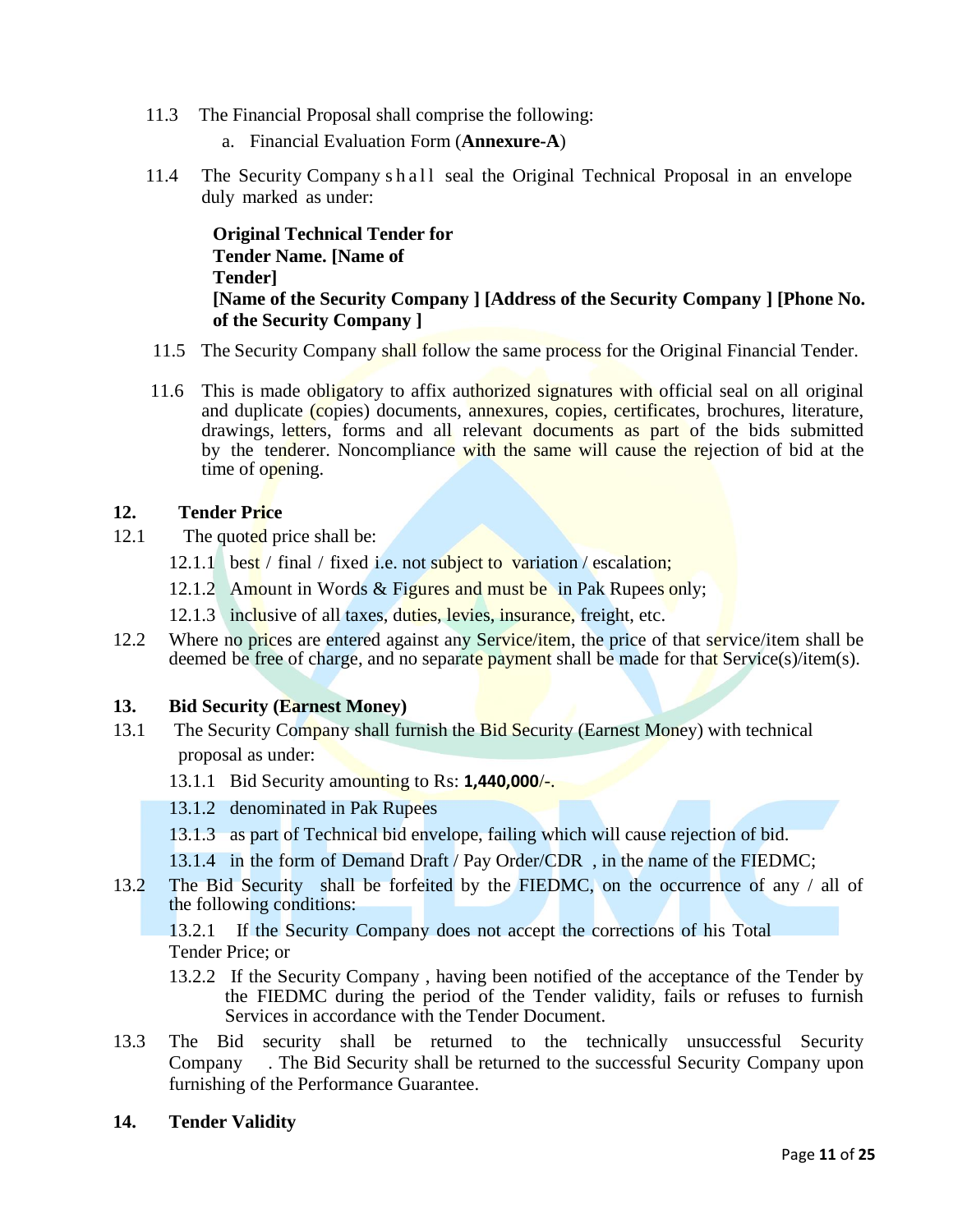The Tender shall have a minimum validity period of **120 days** from the last date for submission of the Tender.

#### **15. Modification / Withdrawal of the Tender**

- 15.1 The Security Company may, by written notice served to the FIEDMC, modify or withdraw the Tender after submission of the Tender, prior to the deadline for submission of the Tender.
- 15.2 The Tender, withdrawn after the deadline for submission of the Tender and prior to the expiration of the period of the Tender validity, shall result in forfeiture of the Bid Security.

#### **16. Opening of the Tender**

16.1 Tenders (Technical Bids) shall be opened **as mentioned above ,** in the presence of the

Security Company (s)/Bidders/Vendors and Financial Bids of Successful bidder ( Technically qualified) shall be opened **as mentioned above ,**In case the last date of bid submission falls in / within the official holidays / weekends of the FIEDMC, the last date for submission of the bids shall be the next working day.

16.2 The Security Company's name, modifications, withdrawal, security, attendance of the Security Company and such other details as the FIEDMC may, at its exclusive discretion, consider appropriate, shall be announced and recorded.

#### **17. Clarification of the Tender**

The FIEDMC shall have the right, at his exclusive discretion, to require, in writing, further information or clarification of the Tender, from any or all the Security Company (s). No change in the price or substance of the Tender shall be sought, offered or permitted except as required to confirm the corrections of arithmetical errors discovered in the Tender. Acceptance of any such Correction is sole discretion of the FIEDMC.

#### **18. Correction of errors / Amendment of Tender**

- 18.1 The Tender price as determined after arithmetic corrections shall be termed as the Corrected .Total Tender Price which shall be binding upon the Security Company.
- 18.2 No credit shall be given for offering delivery period earlier than the specified period.

### **19. TECHNICAL EVALUATION CRITERIA**

ELIGIBILITY MARKS: A technically eligible bidder, based on conditions listed in this document, not meeting the 70% pass marks limit will be rejected in Technical Evaluation, and its sealed/unopened Financial Proposal shall be returned back. All bidders scoring greater than or equal to 70% of the marks will be accepted in technical proposal, and their financial bids will be opened. Work will be given to lowest prices quoted bidder.

The Bidders who have duly complied with the Eligibility/Qualification and Evaluation Criteria against all items will be eligible for further processing.

The Bids which do not conform to the Technical Specifications as mentioned in tender documents will be considered for further evaluation.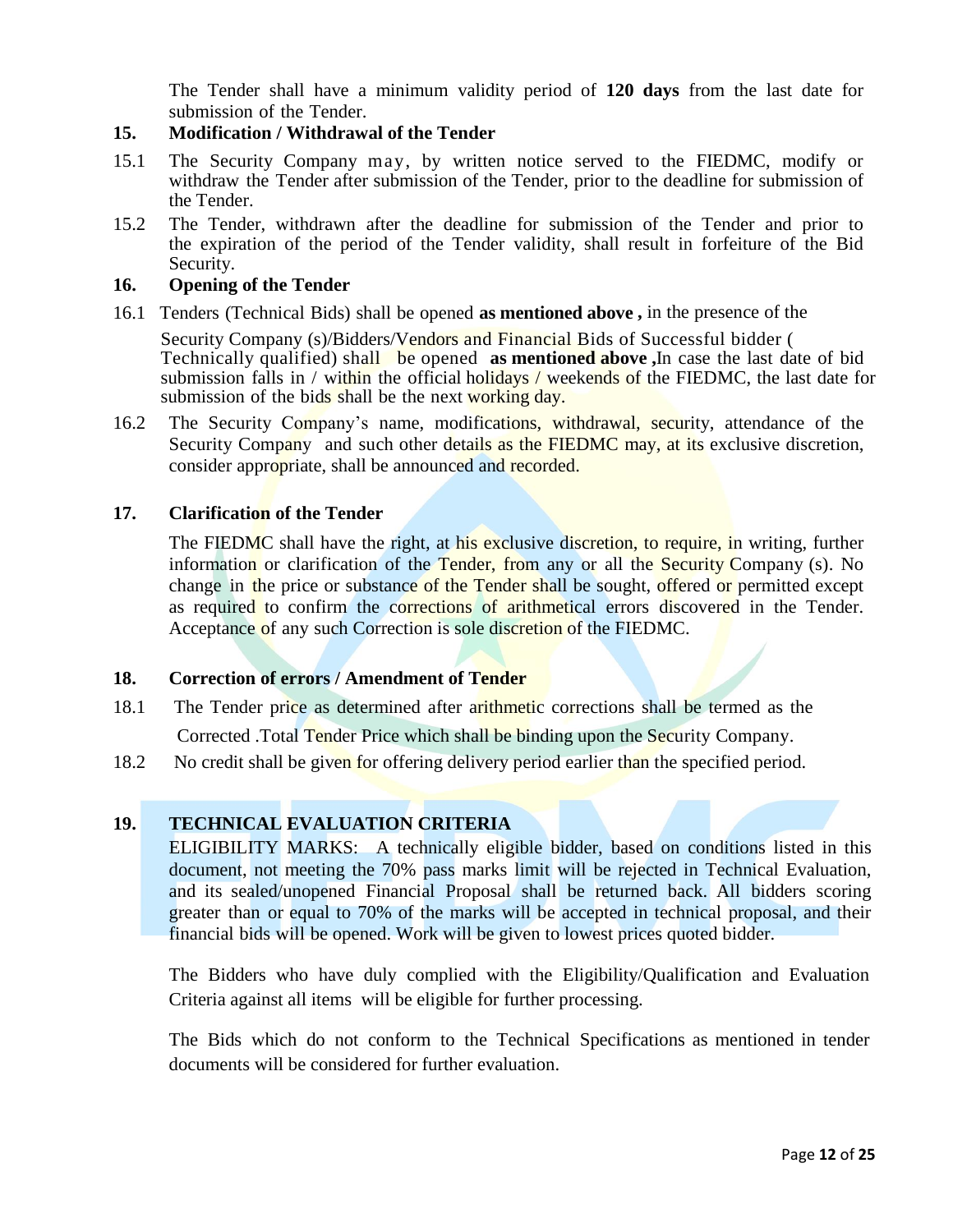| Category    | <b>Description</b>                                                                                                                                                                                                                                                    | <b>Points</b>             |
|-------------|-----------------------------------------------------------------------------------------------------------------------------------------------------------------------------------------------------------------------------------------------------------------------|---------------------------|
|             | Certificate of Company/Firm<br>Registration/Incorporation under the laws of Pakistan                                                                                                                                                                                  | Mandatory<br>Required     |
| Legal       | Valid Tax Registration with all necessary departments<br>Sales Tax/PRA/Income Tax)<br>(Status = Active with FBR, PRA and others at the<br>time submission)                                                                                                            | Mandatory<br>Required     |
| (Mandatory) | Submission of undertaking on legal valid and<br>attested stamp paper that the firm is not blacklisted<br>by any of Provincial or Federal Government<br>Department, Agency, Organization or autonomous<br>body or Private Sector Organization anywhere in<br>Pakistan. | Mandatory<br>Required     |
|             | <b>Registrations with SECP, Home Department</b><br>Ministry of Interior, Govt of Pakistan.                                                                                                                                                                            | Mandatory<br>Required     |
|             | Valid License for operating company in Pakistan<br>(Federal & Punjab Province)                                                                                                                                                                                        | Mandatory<br>Required     |
|             | have working experience on similar projects with public sector<br>companies within last 05 years.<br>Provide details in shape contract/work order etc                                                                                                                 | Mandatory<br>Required     |
|             | Submission of undertaking on legal valid and attested<br>stamp paper that the firm will follow prevailing rules<br>and regulation of labor law notified by Govt of The<br>Punjab                                                                                      | <b>Mandatory Required</b> |

# **TECHNICAL EVALUATION CRITERIA**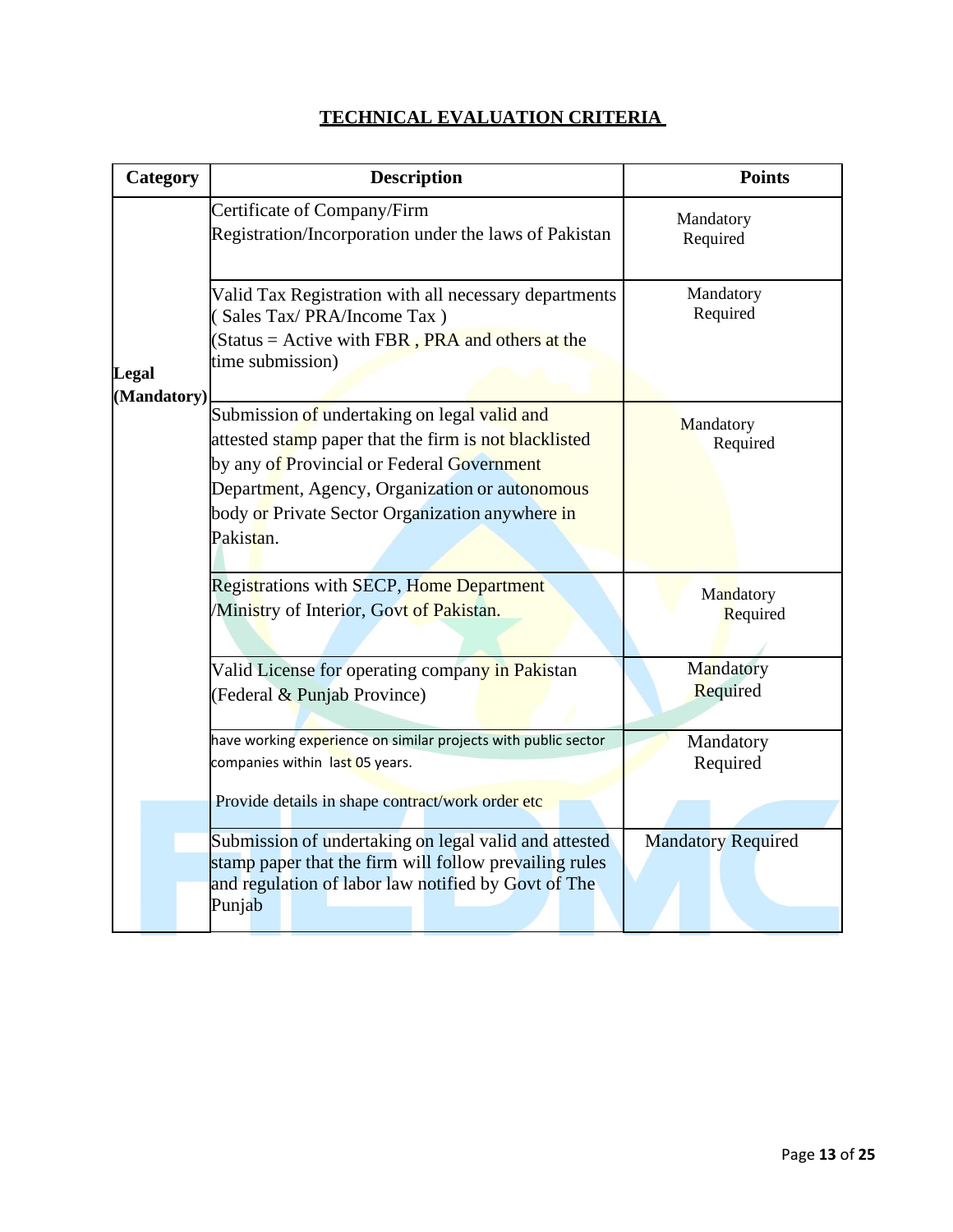| Category                                    | <b>Description</b>                                                                                                                                                                                                                                                                                                                 | <b>Points</b>           |           |  |
|---------------------------------------------|------------------------------------------------------------------------------------------------------------------------------------------------------------------------------------------------------------------------------------------------------------------------------------------------------------------------------------|-------------------------|-----------|--|
|                                             | <b>Presence of firm</b>                                                                                                                                                                                                                                                                                                            |                         | 01 Points |  |
| <b>Experience</b>                           | Minimum 10 years of establishment<br>(Greater than or equal to 10 years , each year will be marked<br>01 point).<br><b>Max Points: 05</b>                                                                                                                                                                                          | Less than 10 years      | 0 Points  |  |
|                                             | Company should have Offices in major Cities of Pakistan<br>(Greater or equal to 05 office, each office shall be marked                                                                                                                                                                                                             | Each Office             | 01 Points |  |
| <b>Company Offices</b>                      | $01$ point)<br><b>Max Points: 05</b>                                                                                                                                                                                                                                                                                               | Less than 5             | 0 Points  |  |
|                                             | Office at Faisalabad                                                                                                                                                                                                                                                                                                               | Office in fsd           | 10 points |  |
|                                             | <b>Max Points: 10</b>                                                                                                                                                                                                                                                                                                              | No office in fsd        | 0 Points  |  |
|                                             | Projects of Similar Nature that is Security services in last<br>Ten (10) years (Verifiable through relevant Contracts.                                                                                                                                                                                                             | Each Project            | 04 Points |  |
| Financial<br>Strength/<br><b>Experience</b> | Provide details of only those projects where min 200<br>guards are/were deputed at one location/ Contracts)<br>(Greater or equal to 05 projects, each project shall be<br>marked 04 point)<br><i>*Provide documentary Proof for the number of guards</i><br>deputed, must be mentioned/highlighted on contract.<br>(Max Points 20) | Less than 5 projects    | 0 Points  |  |
|                                             | Average Annual revenue of last three (3) years (Verifiable                                                                                                                                                                                                                                                                         | 10-20 million           | 05 Points |  |
|                                             | through audited financial<br>statements) (Max Points 10)                                                                                                                                                                                                                                                                           | $20.1 - 30$ million     | 07 Points |  |
|                                             |                                                                                                                                                                                                                                                                                                                                    | $30.1$ million or above | 10 Points |  |
| <b>Certifications</b>                       | All Pakistan Security Agencies Associations (APSAA).<br>Membership Certificate(Max Points 5)                                                                                                                                                                                                                                       | 5 Points                |           |  |
|                                             | ISO Certification (Max Points 5)                                                                                                                                                                                                                                                                                                   | 5 Points                |           |  |
| <b>Accreditations</b>                       | International Certificate $=(05 \text{ Points})$ per Certificate<br>or<br>Local Certificate= (02 Points) Per Certificate                                                                                                                                                                                                           | 10 Points               |           |  |
|                                             | Automatic/Semi-Automatic weapon Licenses availability at<br>least 50 owned by the bidder<br>(Attach copy of each licenses for verification)<br>Less than 50 licenses = $0$ marks<br>(Max Points 10)                                                                                                                                | <b>10 Points</b>        |           |  |
| <b>Weapon License</b>                       | Non-Prohibited 9 mm /30 bore weapon Licenses availability<br>at least 100 owned by the bidder<br>(Attach copy of each licenses for verification)<br>Less than 100 licenses $= 0$ marks<br>(Max Points 10)                                                                                                                          | <b>10 Points</b>        |           |  |
| Human Resource,                             | Number of Employees has the required relevant qualified<br>Security Guards and enough strength to fulfill the                                                                                                                                                                                                                      | 400-500                 | 05 Points |  |
| <b>Professionals</b>                        | requirements of assignment (Undertaking) (Max Points 10)                                                                                                                                                                                                                                                                           | 501 or above            | 10 Points |  |

**Note: Verifiable documentary proof for all above requirements and criteria points are mandatory requirement and marks will be awarded on the basis of these verifiable proofs. Please provide designation, contact Name/number/email of concerned person for verification.**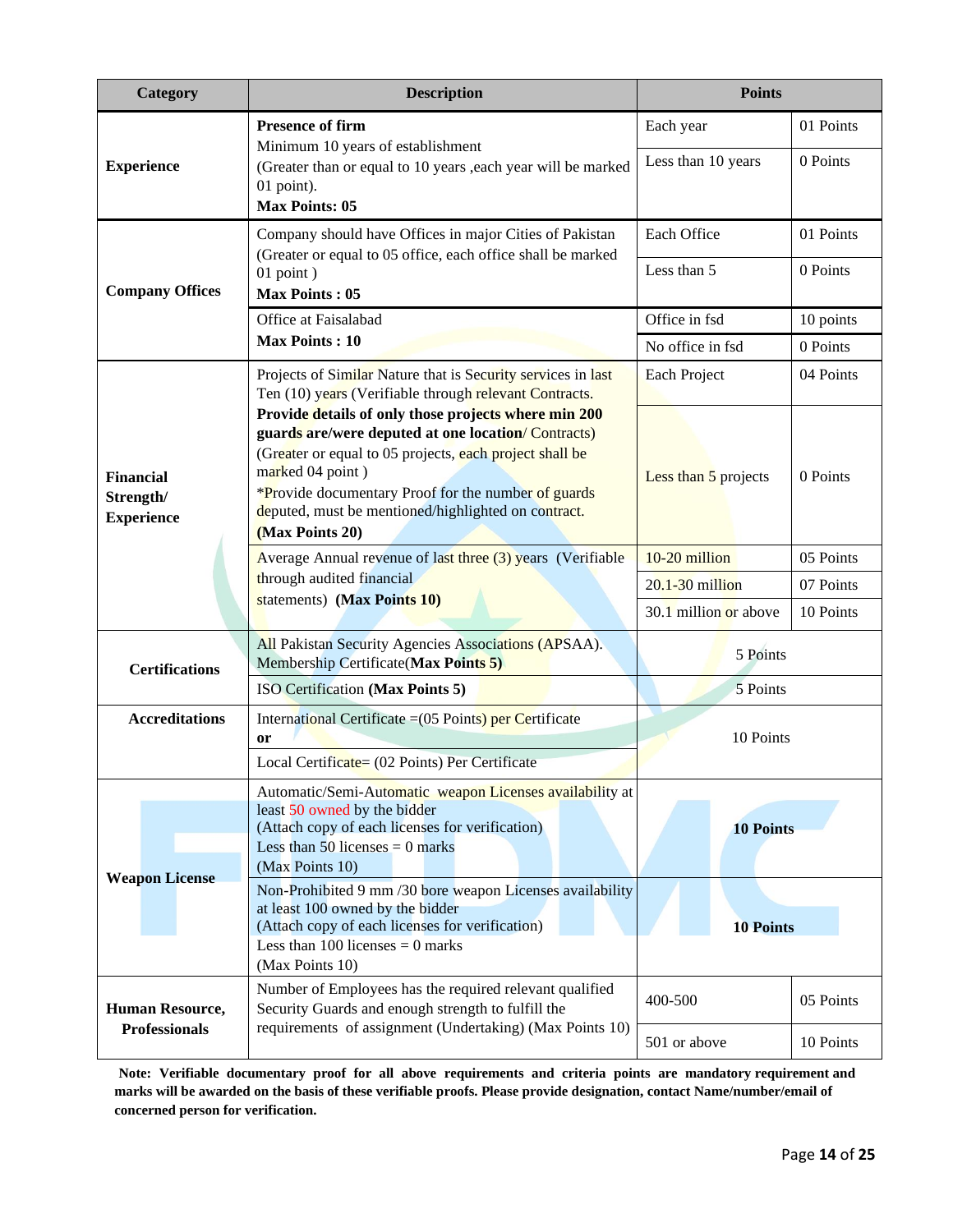#### **20. FINANCIAL PROPOSAL EVALUATION**

- 20.1 Technically qualified/successful bidder(s)/Security Company (s) shall be called for opening of the Financial Proposal(s). The Financial Proposals will be opened in the presence of the Bidders at the time and venue mentioned above. The technically Eligible/Successful Bidder(s)/Security Company (s) or their authorized representatives shall be allowed to take part in the Financial Proposal(s) opening.
- 20.2 Financial Proposal evaluation will be conducted under the Punjab Procurement Rules, 2014. The Price evaluation will include all duties, taxes and expenses etc. In case of any exemption of duties and taxes made by the Government in favor of the FIEDMC, the Security Company shall be bound to adjust the same in the Financial Proposal.
	- 20.2.1 In cases of discrepancy between the cost/price quoted in Words and in Figures, the lower of the two will be considered.
- 20.3 The FIEDMC will not be responsible for any erroneous calculation of tax rates or any subsequent changes in rates or structure of applicable taxes. All differences arising out as above shall be fully borne by the Successful Bidder.
- 20.4 Financial Evaluation Form **" Annexure A"**

#### **21 Rejection / Acceptance of the Bid**

The FIEDMC shall have the right, at his exclusive discretion, to increase / decrease the number of supervisor/guard without any change in unit prices or other terms and conditions. The FIEDMC may cancel/reject all bids or proposals at any time prior to the acceptance of a bid or proposal. The FIEDMC shall upon request communicate to any bidder, the grounds for its rejection of all bids or proposals, but shall not be required to justify those grounds. The FIEDMC shall incur no liability, solely, by virtue of its invoking Punjab Procurement Rules, 2014 towards the bidders. However, bidders shall be promptly informed about the rejection of the bids, if any (As per Punjab Procurement Rules, 2014).

#### **22. Acceptance Letter**

As per Punjab Procurement Rules 2014, the FIEDMC shall issue the Acceptance Letter/Commencement/Contract to the successful Security Company, at least after 10 days of announcement of bid evaluation reports and prior to the expiry of the original validity period or extended validity period of the Tender.

#### **23. Deployment**

Security Company shall take the charge of all FIEDMC premises within the 15 days after letter of acceptance .

#### **24. Payment**

- 24.1 The Security Company shall provide all necessary supporting documents along with invoice.
- 24.2 The payment shall be made as per the bio matric attendance of guards.
- 24.3 The Security Company shall submit request for Payment, to the FIEDMC of guards deployed at premises of FIEDMC.
- 24.4 All payments shall be subject to any and all taxes, duties and levies applicable under the laws of Pakistan.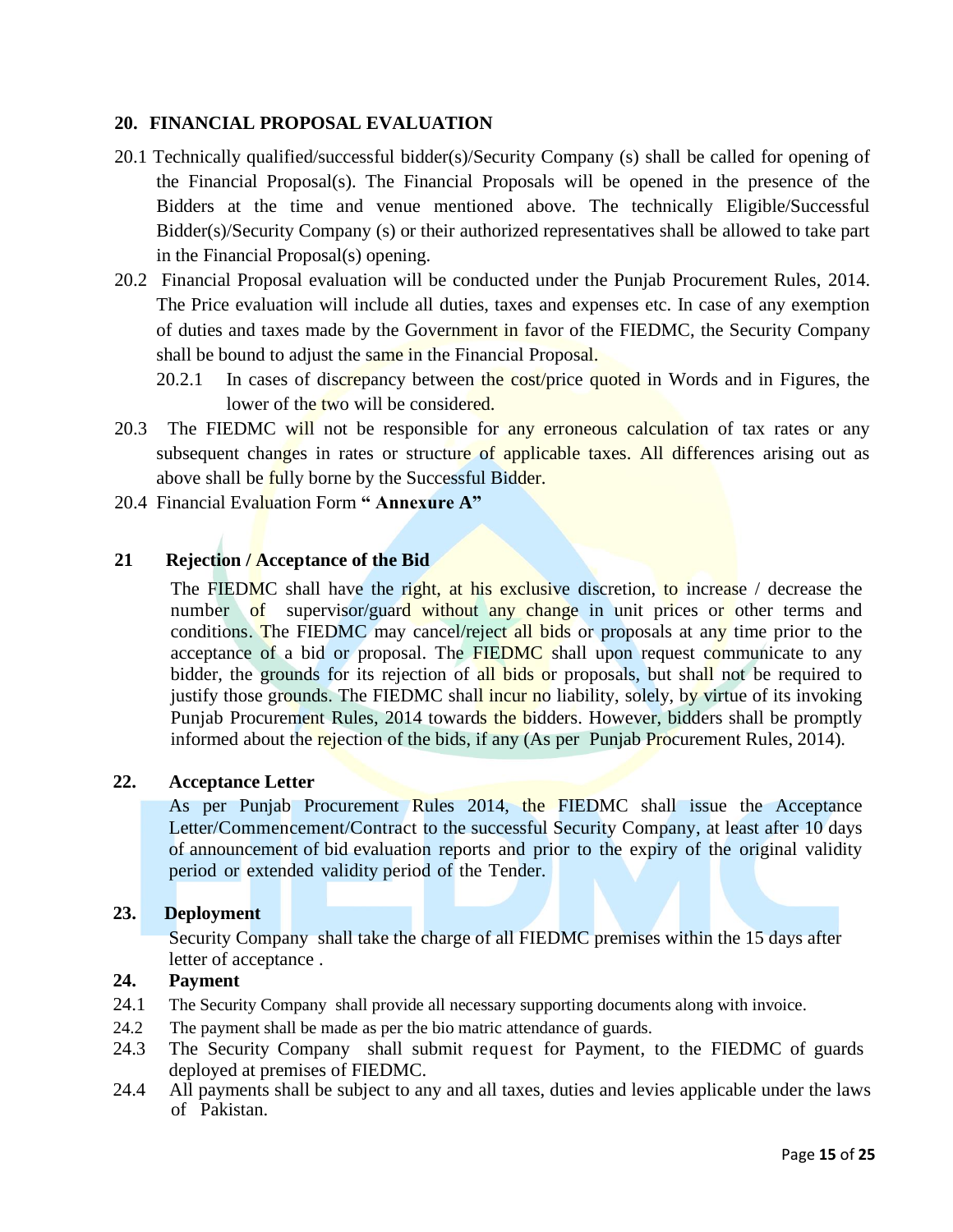#### **25. Performance Security**

The successful Security Company shall furnish Performance Security as under: within fourteen (14) days of the receipt of the Acceptance Letter from the FIEDMC;

in the form of a Bank Guarantee, issued by a scheduled bank operating in Pakistan, for a sum equivalent to 10% of the total contract annual value; denominated in Pak Rupees;

Have a minimum validity period of one(01) Years.

#### **26. Forfeiture of Performance Security.**

26.1 The Performance Security of Successful bibber shall be forfeited by the FIEDMC,

26.1.1 If the Security Company fails/ delays in performance of any of the obligations, under this Tender Document/Contract violates any of the provisions /commits breach of any of the terms and conditions of this tender document/contract the FIEDMC may, without prejudice to any other right of action / remedy it may have, forfeit Performance Security of the Security Company.

26.2 Failure to provide services within the specified time period ("Delivery Period"), Performance Security will be forfeited and the company will not be allowed to participate in future tenders as well.

#### **27. Taxes and Duties**

The Security Company shall be entirely responsible for all taxes, duties and other such levies imposed make inquiries on income tax  $\ell$  sales tax to the concerned authorities of Income Tax and Sales Tax Department, Government of Pakistan.

#### **28. Duration**

The term of the contract and/or provision of services required is for a term of 1 year and the same may be extendable for a further term of 1 year upon satisfactory performance.

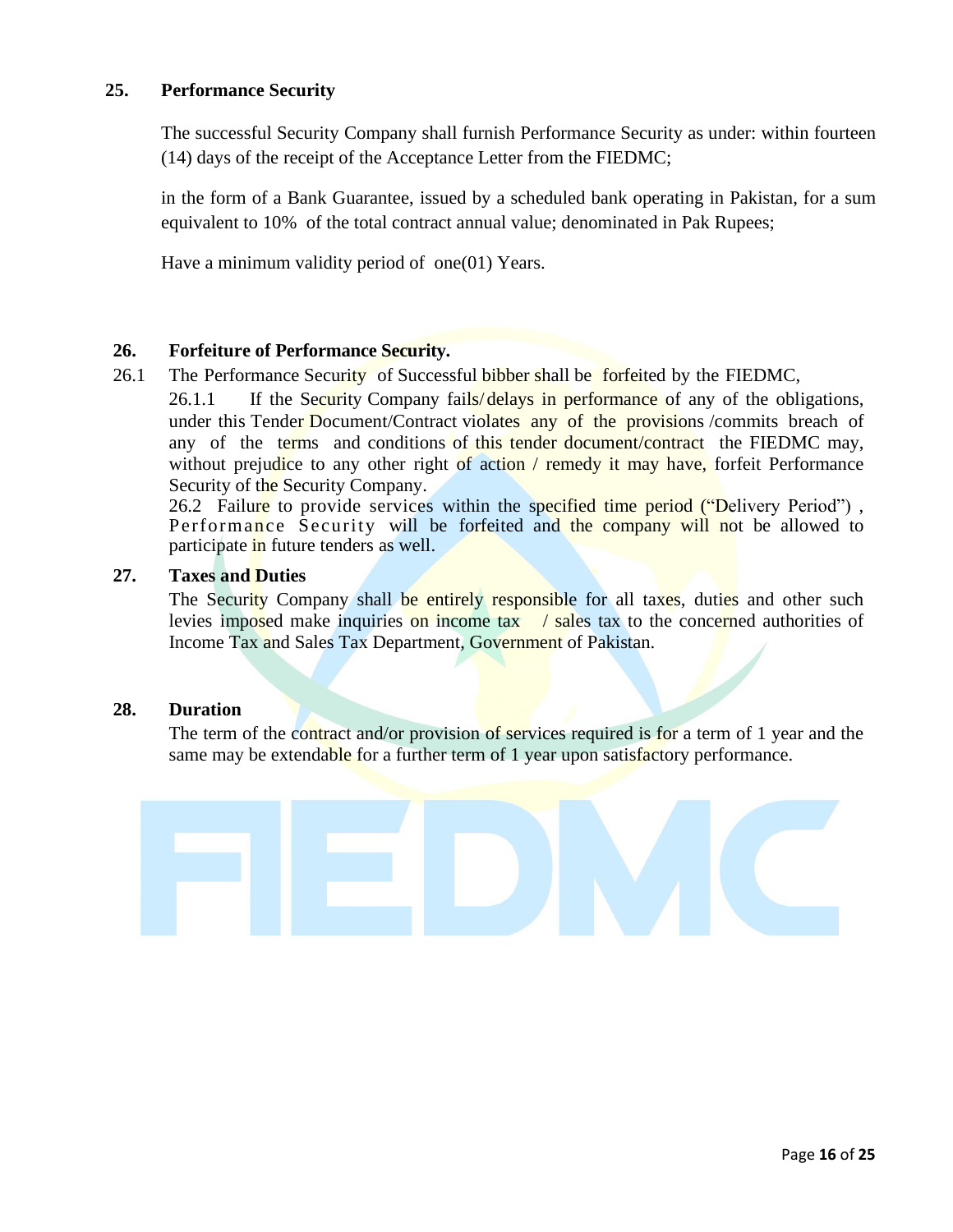# **Annexure A**

# **Financial Evaluation Form**

#### **Price Schedule/ Financial Cost Sheet**

| #                         | <b>Item</b> Description                                                                     | No of<br>Units/<br><b>QTY</b> | <b>Unit Rate</b><br>(Excl.<br>Taxes)<br>Rs. | <b>Total</b><br><b>Taxes</b><br>Per<br>unit | <b>Unit Rate</b><br>(Incl. all<br>Taxes) Rs. | <b>Total</b><br>Cost<br>(Incl. all<br>Taxes) Rs |
|---------------------------|---------------------------------------------------------------------------------------------|-------------------------------|---------------------------------------------|---------------------------------------------|----------------------------------------------|-------------------------------------------------|
| $\mathbf{1}$              | <b>Chief Security</b><br><b>Supervisors</b><br>Retired Maj/Lt Col of<br><b>Armed Forces</b> | 01                            |                                             |                                             |                                              |                                                 |
| $\overline{2}$            | <b>Security Supervisors</b><br>Retired JCO's                                                | 8                             |                                             |                                             |                                              |                                                 |
| $\mathbf{3}$              | <b>Guards</b><br>Ex solider from Armed<br>Forces/Police                                     | 141                           |                                             |                                             |                                              |                                                 |
|                           | <b>Total Bid Price</b><br>Rs:                                                               |                               |                                             |                                             |                                              |                                                 |
| Total Cost (in words) Rs. |                                                                                             |                               |                                             |                                             |                                              |                                                 |



Signature of authorized person

Name:

# **(Company Seal)**

**Note: No cutting or overwriting is allowed. Any cutting or overwriting will lead to rejection of the financial bid.**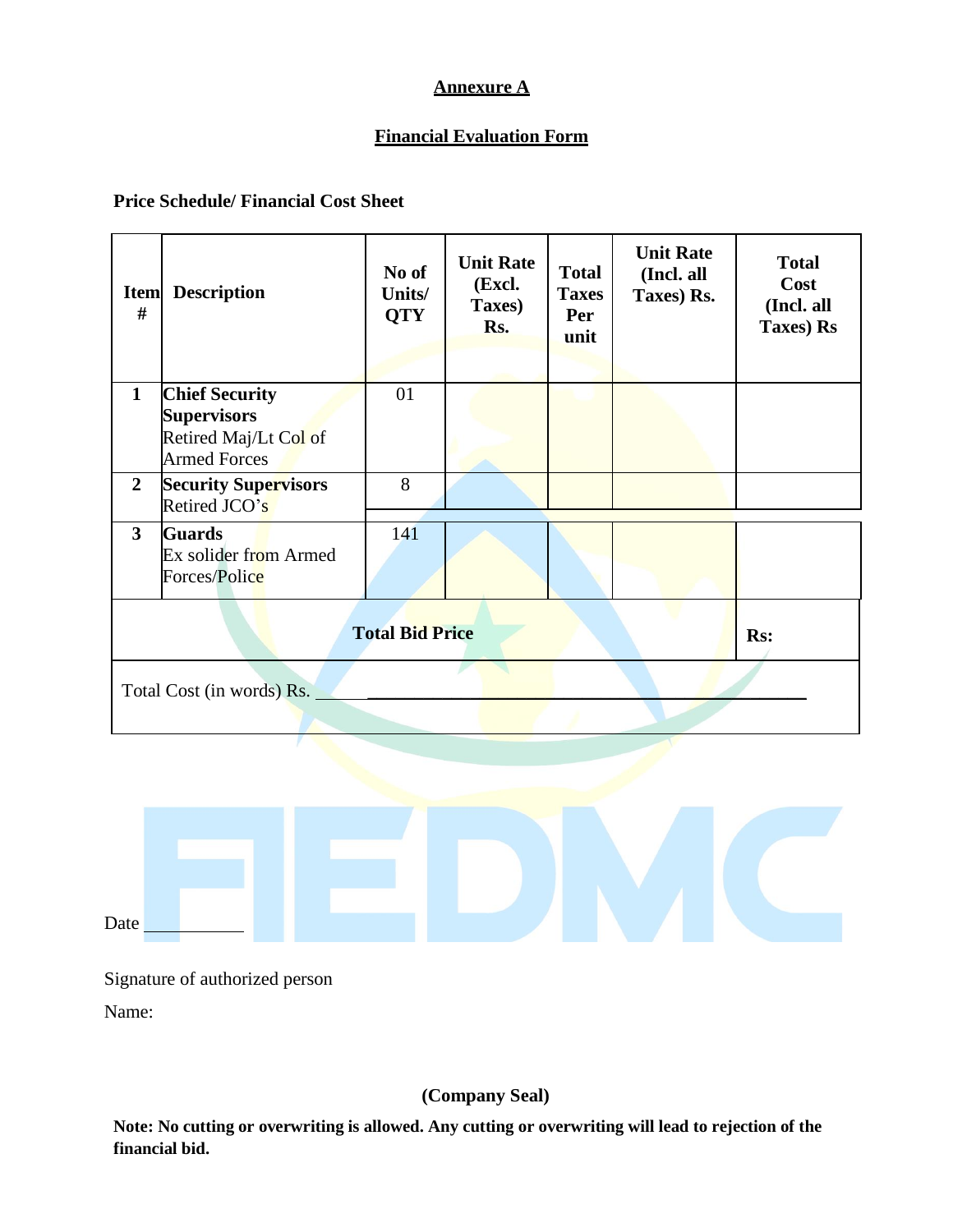# **Undertaking:**

|                                                                   | I the undersigned Mr.<br>authorized on                                                              |
|-------------------------------------------------------------------|-----------------------------------------------------------------------------------------------------|
|                                                                   | declare and confirm that the information provided                                                   |
|                                                                   | herein is true, accurate and correct. I agree that all terms & conditions and qualifications listed |
| anywhere in this tender document have been satisfactorily vetted. |                                                                                                     |



Note: Required to be submitted on Company/Firm Letter Head Page.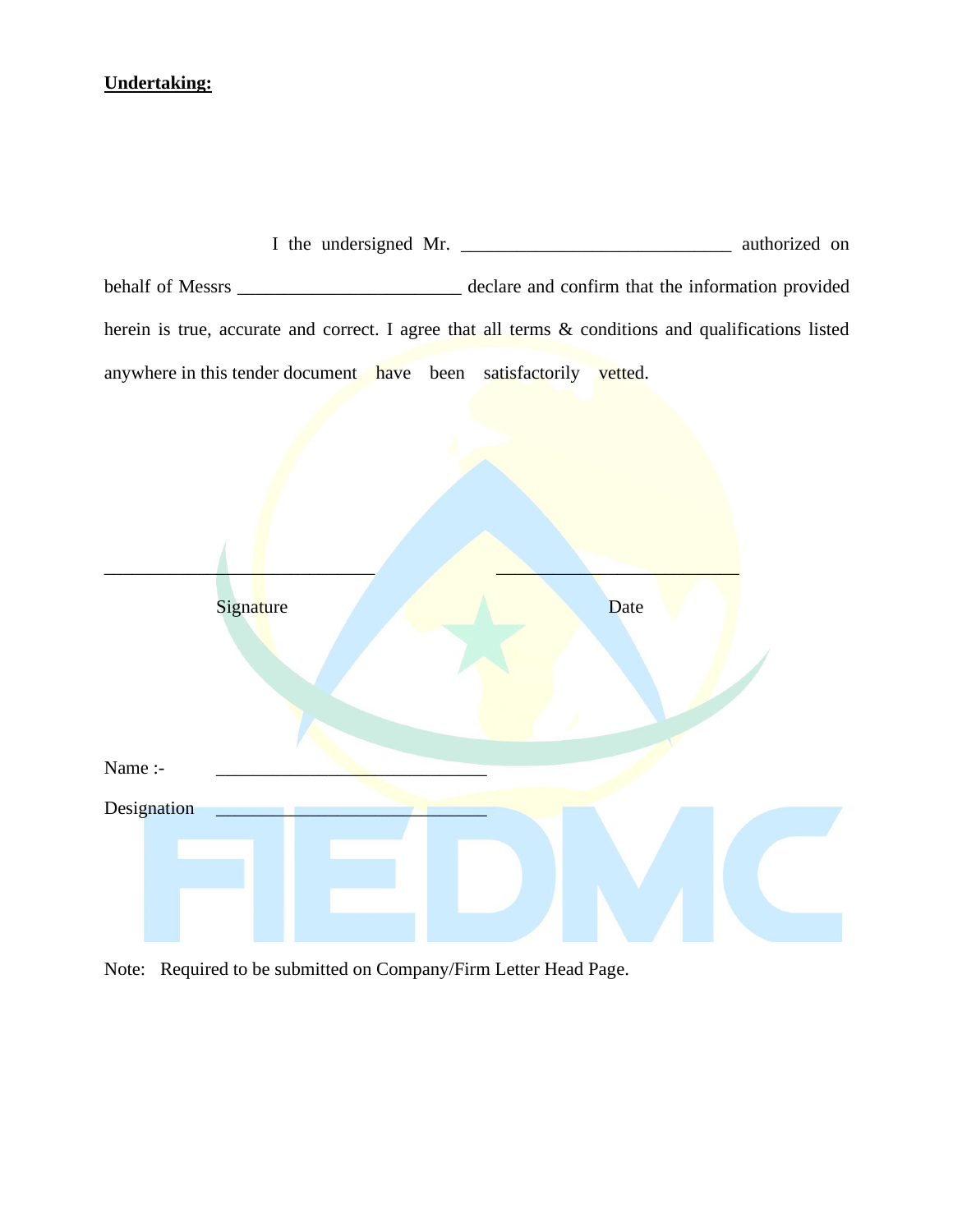# **'SECURITY SERVICES AGREEMENT'**

This 'Security Services Agreement' *(hereinafter referred as the 'Agreement')* is entered into at Faisalabad on this day of  $\qquad \qquad$ ,  $2021$ .

#### **BETWEEN**

**Faisalabad Industrial Estate Development & Management Company (FIEDMC),** a public sector company, incorporated under Section 42 of the Companies Ordinance 1984 (repealed now Companies Act, 2017), limited by guarantee by the Government of Punjab having its register office at 1st Floor FCCI complex canal Road, Faisalabad, Punjab, Pakistan through its **Chief Executive Officer**, which expression unless, repugnant to the context or meaning thereof, includes and deemed to include its successor-in-interest, legal representatives, administrators, transferees and permitted assign(s) of the **First Part**.

#### **AND**

| M/s |                                                                                                       |                                       | having  | <i>its</i> | place | of | business          | at      |
|-----|-------------------------------------------------------------------------------------------------------|---------------------------------------|---------|------------|-------|----|-------------------|---------|
|     |                                                                                                       |                                       | through | 1ts        | Chief |    | Executive         | Officer |
|     |                                                                                                       | (hereinafter referred to as the "M/s" |         |            |       |    | (hereinafter also |         |
|     | <i>referred as 'Service Provider'</i> ) which includes its successors-in-interest, administrators and |                                       |         |            |       |    |                   |         |
|     | permitted assigns) of the Second Part.                                                                |                                       |         |            |       |    |                   |         |

#### **Whereas:**

- A. **M/s Faisalabad Industrial Estate Development & Management Company**  has been established by the Government of Punjab *(hereinafter referred as 'GoPb')* under Section 42 of the Companies Ordinance, 1984 (repealed now Companies Act, 2017) **FIEDMC** has been duly notified by the **GoPb** to act as Company for establishment the state of Art industrial Estates in the Faisalabad Region.
- **B. FIEDMC** had publicly tendered for 'Security Services' for the provision of services of One Hundred Fifty (150) Armed security guards, which could be increased upto\_\_\_\_\_\_\_\_\_\_\_\_ as and when required at various premises of FIEDMC . The details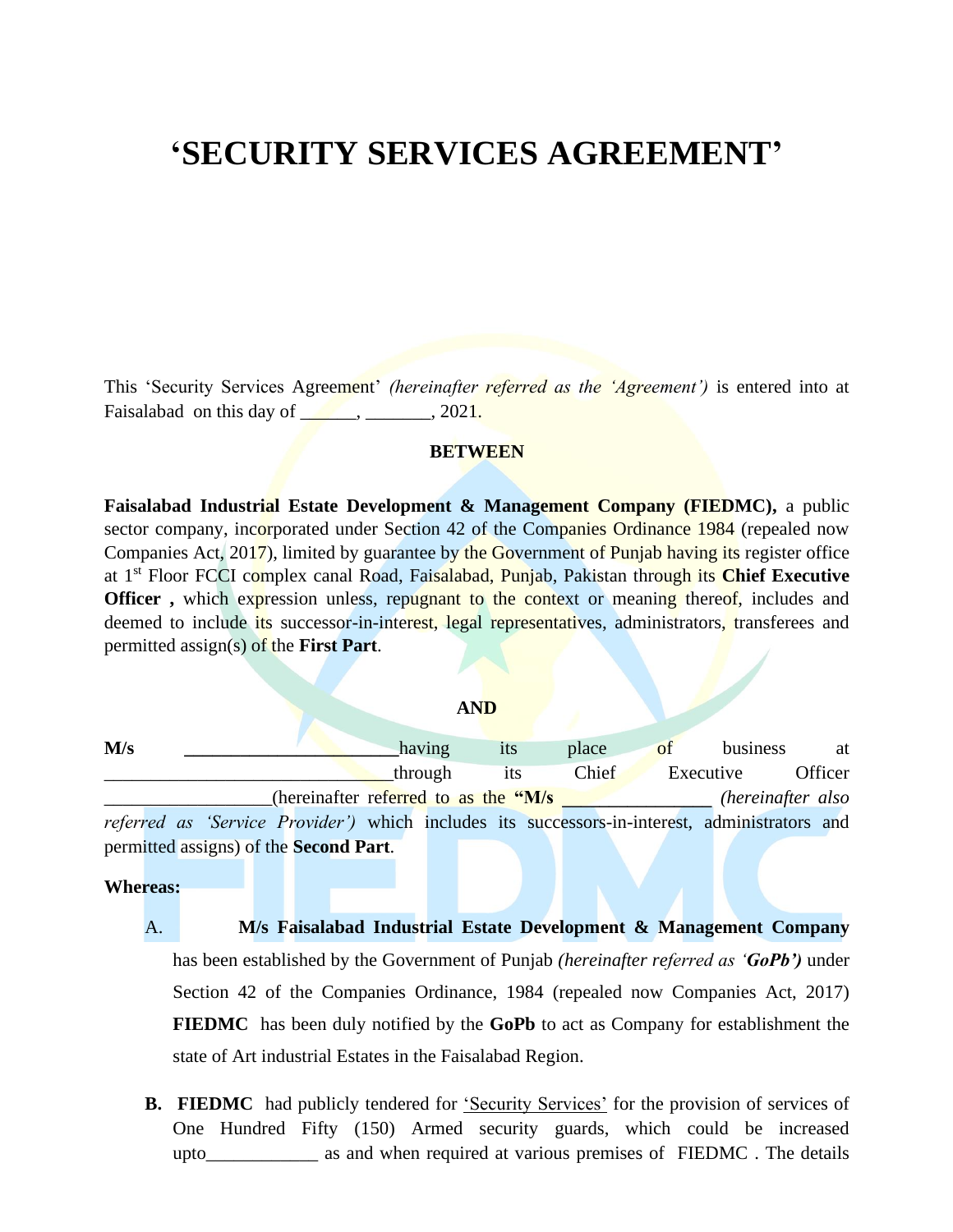and services required are mentioned in the 'Biding Documents' (*hereby attached as Schedule-A).* 

**C. FIEDMC** has consented to award the **'Security Services Agreement'** to the M/S. \_\_\_\_\_\_\_ as per the Biding Documents' s as through due course they were declared as the successful bidder *(shall form an integral part of this 'Agreement')*.

**NOW THEREFORE**, in consideration of the mutual promises and covenants, terms and conditions and understandings set forth therein in this **Agreement**, and other good and valuable consideration, the receipt and adequacy and legal sufficiency which are hereby mutually acknowledged, the parties with the intent to be legal bound hereby agree as follows:

#### **NOW THEREFORE THIS AGREEMENT WITNESSES AS UNDER:**

# **1. INTERPRETATION**

- a. Where any word or expression is defined in this **Agreement** such definition shall extend to the grammatical variations of such words or expressions.
- b. References to Clauses, Schedules and Appendices shall be to Clauses, Schedules and Appendices of this **Agreement**, unless otherwise specified.
- c. Reference to statutory provisions shall be construed as references to those provisions as amended or re-enacted or as their application is modified by other provisions from time to time and shall include references to any provisions of which they are re-enactments (whether with or without modification).
- d. The Cover Page, Recitals, Schedules and Appendices to the **Agreement** shall be read and construed as an essential and integral part of this **Agreement**.
- e. The terms **"Parties"** or **"Party"** means the **FIEDMC** and/or the **M/s. \_\_\_\_\_\_\_\_\_\_**.

### **2. COMMENCEMENT DATE**

The Commencement Date of this **Agreement** shall be the date of which the **'Letter of** 

**Acceptance'** is signed by the **FIEDMC** and the **M/S. \_\_\_\_\_\_\_\_\_\_\_** *(hereinafter referred* 

*to as the 'Commencement Date').*

### **3. TERM OF THE AGREEMENT**

The term of this **Agreement** is for a period of twelve (12) months from the **Commencement Date** may be extendable for a further term of 1 year upon satisfactory performance

# **4. PAYMENT METHODOLOGY**

The payments shall be disbursed on monthly basis whereas the service provider shall monthly bill/invoice along with Biometric attendance on or before of  $10<sup>th</sup>$  working day of each month until expiry/termination of this 'Agreement'.

### **5. PERFORMANCE**

Both the **Parties** shall perform their respective duties and responsibilities under this **Agreement** fairly and in good faith.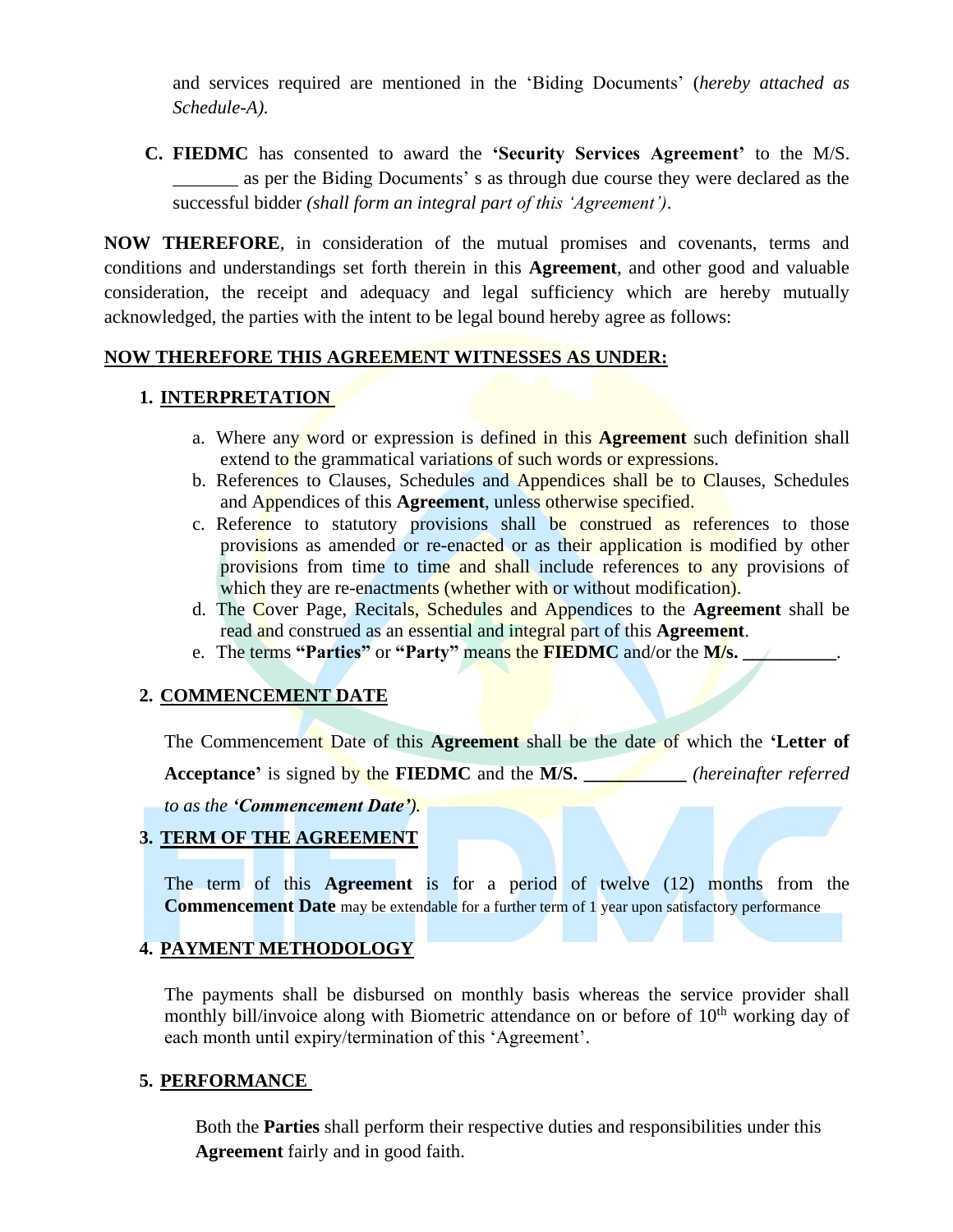#### **5.1 PERFORMANCE GUARANTEE:**

The First Party shall furnish a performance security 10% of **Total Amount Annually** in the shape of bank guaranteed to FIEDMC till the conclusion of contract.

#### 6. **SCOPE OF WORK/SERVICES BY M/S.\_\_\_\_\_\_\_\_\_\_\_\_\_ /SERVICE PROVIDER**

M/s. Shall perform the following duties/responsibilities:

- I. The Service Provider shall provide, render and ensure Security Services as assigned by the company on round-the-clock basis, 24 hours per day, 7 days per week including Sundays and holidays. The Service Provider shall be required to perform all necessary security services and duties as outlined in the Biding Documents (*hereby attached as Schedule-A)*. Unless directed by FIEDMC the requirements of this Scope of Work shall continue uninterrupted despite strikes, threats of strikes or walkouts, terrorist activities, emergencies, and adverse weather conditions or disasters (natural, deliberate, or accidental).
- II. Control unauthorized access to FIEDMC offices and site territory.
- III. Check entry and exit of the personnel, If required screen  $\ell$  inspect their baggage, conduct body check *(with the metal detector)* to identify and take away suspicious, flammable stuff. Perform suppression and removal of the invaders, demonstrators and unauthorized entrants.
- IV. Safeguard the property against theft, damage and misuse. The damage shall include setting up of banners, posters, advertisements, graffiti etc.
- V. In case of any theft/ trespassing/Unauthorized access or any other act that is under non-compliance of the Company's rules and regulations, the Service Provider may be delegated the power to impose and collect fines as per Company Rules and Regulations from the offender or hold, retain and hand over the offender to police as per case demand. The Service Provider will also help the company in lodging FIR with Police, if required.
- VI. Recognize and respond to security threats or breaches.
- VII. Recognize and respond to emergency situations and safety hazards such as fire, power outages, medical emergencies, accidents, short circuits.
- VIII. Maintain log of all security violations and report occurrences to the Company as quickly as possible considering the nature of the violation;
	- IX. The Service Provider shall patrol the premises from outside and inside as required by this contract or as directed by the Authority to prevent trespassing, vandalism, and sabotage, catch a vehicle, etc.
	- X. Monitor and provide information about public events or other activities in the geographic area that may impact FIEDMC Operations.
	- XI. Perform monitoring and reporting of breach/breakage into premises of FIEDMC.
- XII. Provide evidence of Security Staff attendance on monthly basis with the bill/Invoice.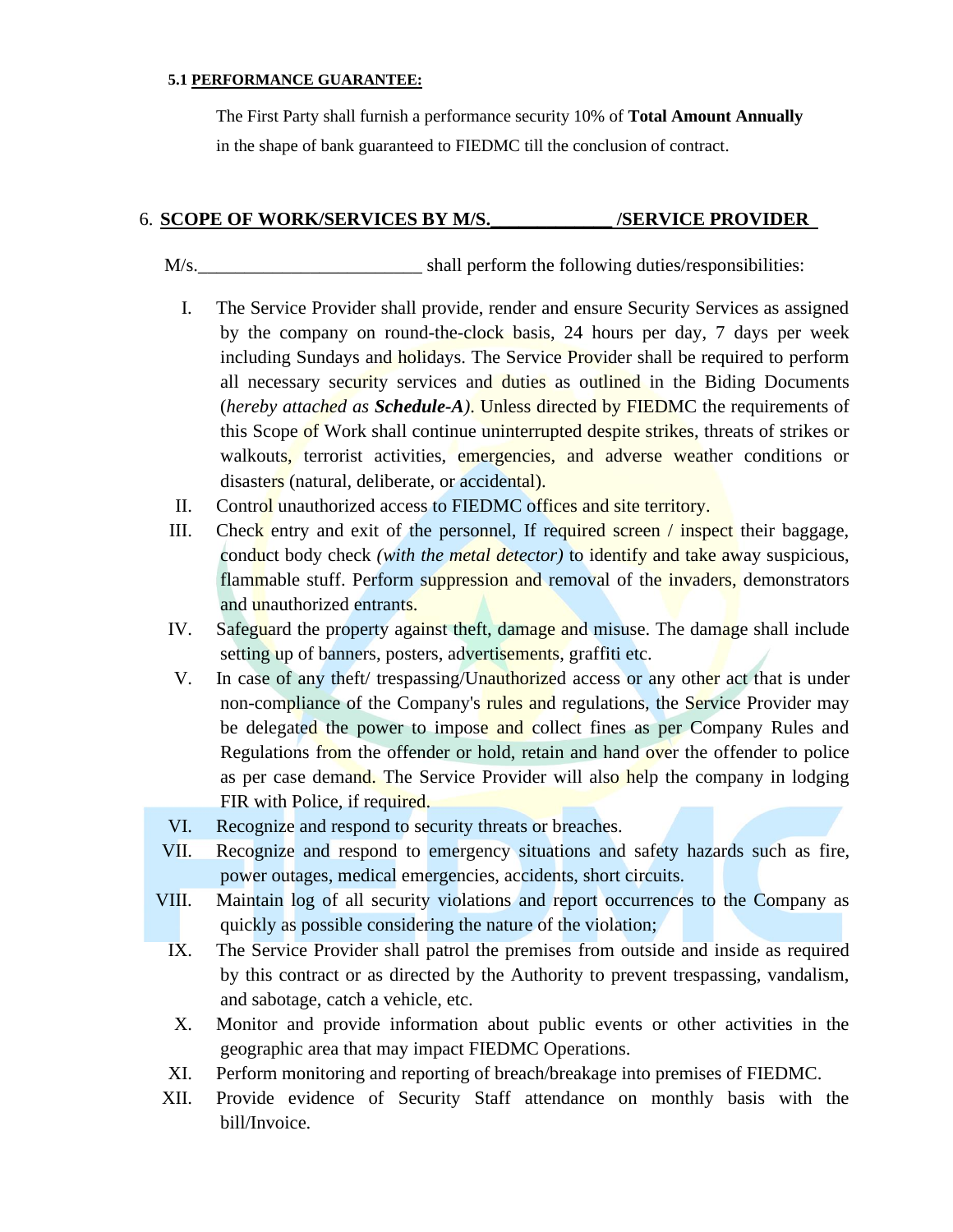- XIII. Service Provider will supply all the staff necessary to complete the duties of this contract. The staff may include female security staff as per FIEDMC directions. The service provider will carry out the work in a professional manner and to the satisfaction of the FIEDMC and will perform all services with qualified staff.
- XIV. The Service Provider will be responsible for seeing that regular supervision is maintained over all working personnel by taking action on and responding to performance concerns. It is his responsibility to see that all their activities are properly coordinated with the FIEDMC operations and modify assignments as required.
- XV. The Service Provider is responsible for providing and maintaining any related transportation needs.
- XVI. The Service Provider shall be responsible for all acts done by the personnel engaged by it. The Service Provider shall at all-time use all reasonable efforts to maintain discipline and good order amongst its personnel and ensure that all its personnel are aware of the code of conduct governing the services including the Security Services. The Service Provider or its personnel shall not at any time do, cause or permit any nuisance at the site  $\ell$  do anything which shall cause unnecessary disturbances or inconvenience to the passengers. The Service Provider shall provide appropriate and necessary management and supervision for all of his employees and shall be solely responsible for instituting and invoking disciplinary action against employees not in compliance with company rules and regulations, and instructions.
- XVII. The Service Provider will ensure proper License / permission, authorization, approval and consent including registrations, all applicable permits including all statutory and regulatory approvals from the concerned authorities, wherever applicable, in order to perform security services. The Service Provider shall obtain compliance with all the Applicable Laws, Rules and Regulations, which are applicable to the Service Provider or personnel deputed by him and shall be solely responsible for liabilities arising out of such compliance, non-compliance or implementation or non-implementation.
- XVIII. An authorized representative of the Service Provider shall ensure his/her presence at a short notice when required by the FIEDMC.

# **7. GENERAL CONDITIONS**

- i. No employee of service provider shall have connections to criminal activity or criminals.
- ii. Every employee shall make attendance on bio metric machines installed in FIEDMC premises.
- iii. Neither the security service provider, nor any security guards employed by them may conduct investigation into criminal matters or conduct any law enforcement activity.
- iv. Security service provider and security guards employed by them must at all times follow the instructions of law enforcement agencies.
- v. The management of security service provider is responsible for immediately informing the FIEDMC if any of its employees performing duty at FIEDMC has been arrested.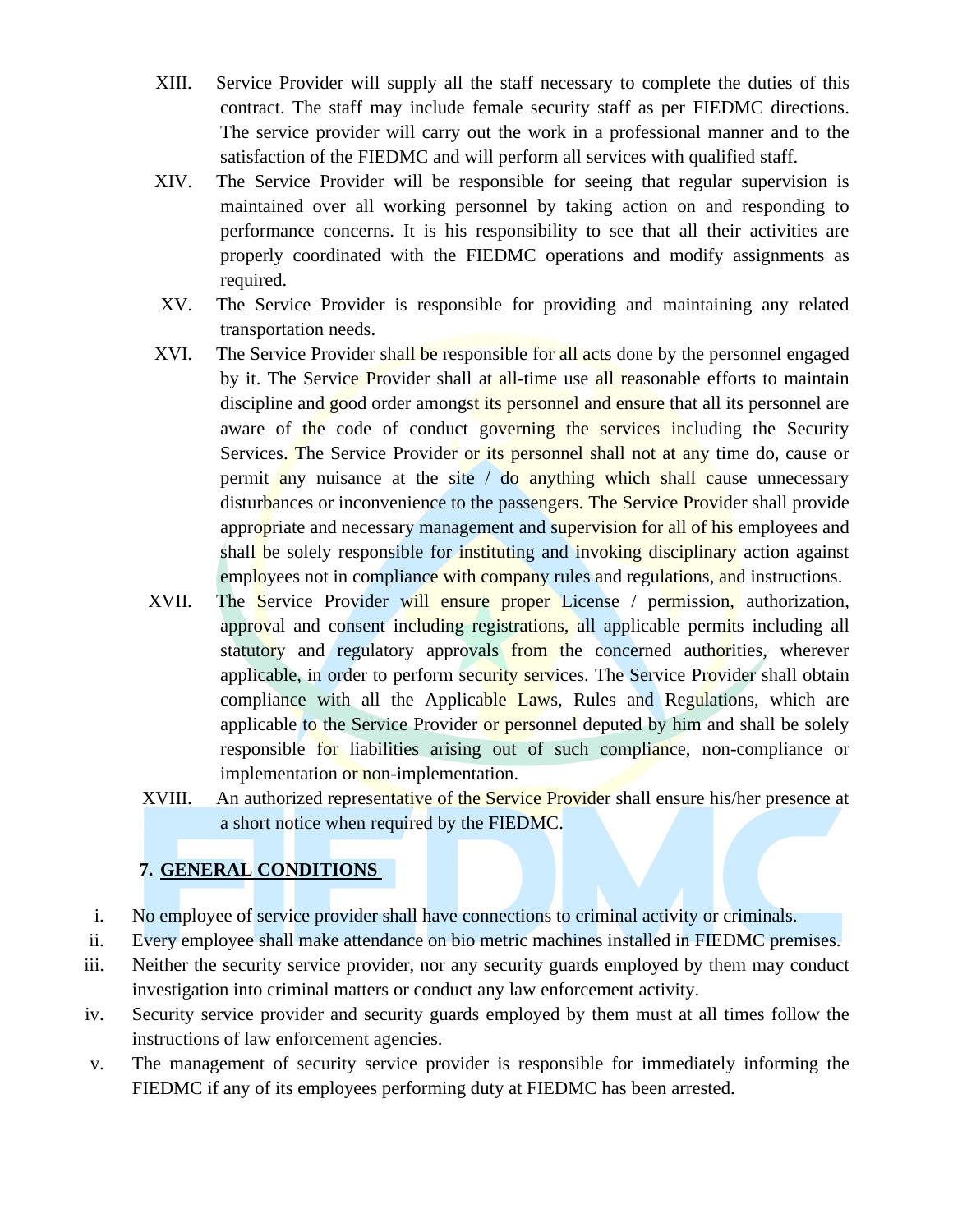- vi. All security guards are to be uniformed. The security services provider must have their uniform approved by the competent authority. The uniform must not be similar in appearance to police, military or paramilitary uniform.
- vii. In order to carry the equipment items, individual security guards must receive guard training.
- viii. All employees are required to show identity permit issued by the security service provider.
- ix. The new employee can not engage in providing security of any type, for any reason, until the employee receives his identity permit.
- x. The Service Provider shall not sub-contract any of its responsibilities contained in this Agreement to any sub agent or subcontractor without prior written permission of the Company, and if Company gives such written permission (which permission may be of a general or specific nature), it shall not be construed as waiver of any accrued rights and / or liabilities and the Service Provider shall be fully responsible for all acts and omissions of its sub-contractors or sub agents.
- xi. The Service Provider is responsible for the medical and accident insurance of its staff, payment of all dues like social security, EOBI. FIEDMC shall not accept any responsibility of the designated security personnel in the event of death, injury, disablement or illness that may take place while performing/executing the contract. Any compensation or expenditure towards the treatment of such injury or loss of life shall be sole responsibility of the Service Provider.
- xii. The Service Provider shall ensure that it does not engage or continue to engage any person with criminal record / conviction or otherwise undesirable persons and shall bar such person from participating directly or indirectly in the provision of Security Services.
- xiii. The Service Provider shall be liable to the penalty for any loss incurred or suffered  $\ell$  any damage caused to movable or immovable property of the Company, on account of delayed, deficient or inadequate Security Services, or interruption in the Security Services for reasons directly and solely attributable to the Service Provider.
- xiv. The Security Services of the Service Provider shall be reviewed on regular basis or as decided by the company. The Service Provider shall be liable to penalty if the Security Services are found to be deficient, sub-standard and not as per the terms and conditions of the Agreement.
- xv. The Service Provider shall agree to remove from the site, whenever required to do so by the Authority, any employee considered by the company to be unsatisfactory or undesirable, within  $24$ hrs.
- xvi. The service provider shall provide detailed Execution plan, Methodology within 1 week of signing of 'Agreement'.
- xvii. The service provider personnel shall not enter company premises without valid service provider duty card.
- xviii. The Service Provider shall ensure hiring, training and administration of motivated and professional employees that meet or exceed the company expectations.
- xix. The Service Provider's staff appearance will be influential in creating a good image of FIEDMC. Their appearance shall set a good example. The Service Provider shall ensure that guard personnel at all times present a neat and clean appearance, paying particular attention to their personal hygiene, bearing, uniform, and equipment.
- xx. All Security Guards assigned must be alert, punctual, physically fit, in good health, without physical/mental abnormalities/defects which could interfere with the performance of his/her duties including good vision without color blindness. They should possess good physique,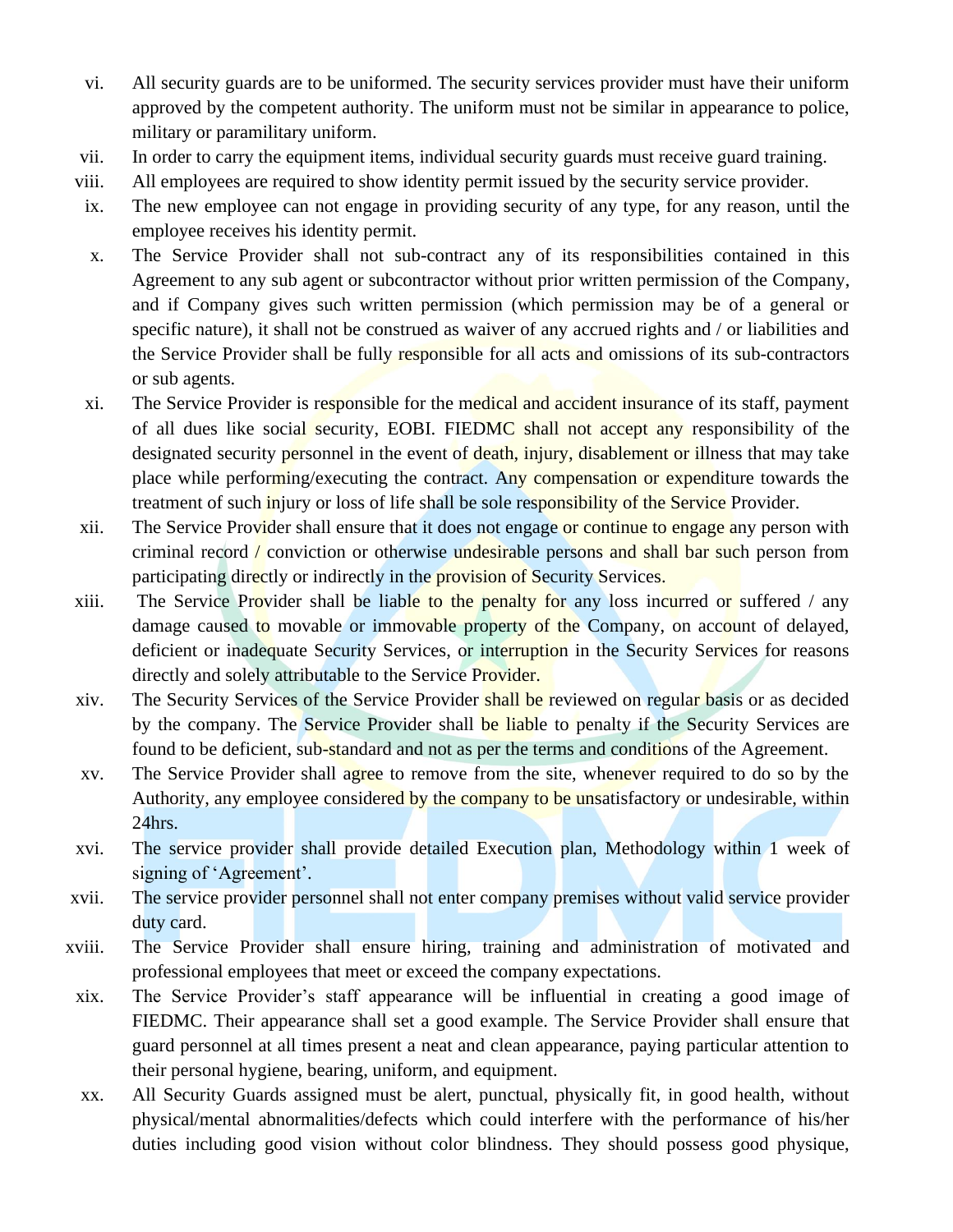necessary skills, knowledge, expertise and experience to satisfy the requirements of the security work involved. They should not be suffering from any contagious/major diseases.

- xxi. Duty time shall be 08HRS/ Shift.
- xxii. The age limit of security guard shall be from 30 to 55 years, Security Provider shall ensure Armed Security Guards as required by FIEDMC.
- xxiii. The Service Provider shall ensure that none of his personnel report in drunken state or consume drugs, prohibited substances, etc., while on duty.
- xxiv. Security personnel shall, at all times, be polite, courteous, respectful and responsive to visitors, company officers, other service providers etc.
- xxv. No security personnel shall leave premises assigned, unless properly relieved by the next security personnel. The security posts/places shall not be left unmanned at any time during the period of the contract.
- xxvi. If the assigned officer does not report on time the Contractor is required to send a replacement officer immediately, without jeopardizing the security.
- xxvii. During non operational hours, the Security Personnel will check all doors to ensure that they are locked, inspect all areas by turning on a minimum number of lights, check for open windows, running or dripping water.
- xxviii. The Security Personnel shall take appropriate action to preclude or minimize loss and render reports of all incidents, accidents, property damage, and maintain all records in connection with the duties and responsibilities of the security force. They shall comply with inspection rounds requirements.

#### **8. KEY SERVICE PARAMETERS**

In case of non-performance of the service provider for scope of work/responsibility or its obligation, a maximum deduction of \_\_\_\_\_\_\_\_\_\_\_\_\_\_\_\_\_\_\_\_\_\_\_\_ of the annual contract value will be made. If the cumulative amount of such fines exceeds of the annual Agreement value, then it shall be considered as event of default on part of the service provider.

#### **9. TAXES**

Payment of any Provincial or Federal Tax, direct or indirect, shall be the sole responsibility of the **M/S. \_\_\_\_\_\_\_\_\_\_\_\_\_\_**.

#### **10. ESCALATION**

In case of extension in the security contract the rate may be escalated upto 10% max upon the mutual consent of the both parties.

#### **12.TERMINATION**

This Agreement may be terminated by either party by serving one (1) month advance notice with written reasoning/explanation.

#### **13.APPLICABLE LAW**

This **Agreement** will be governed by and construed in accordance with the laws of